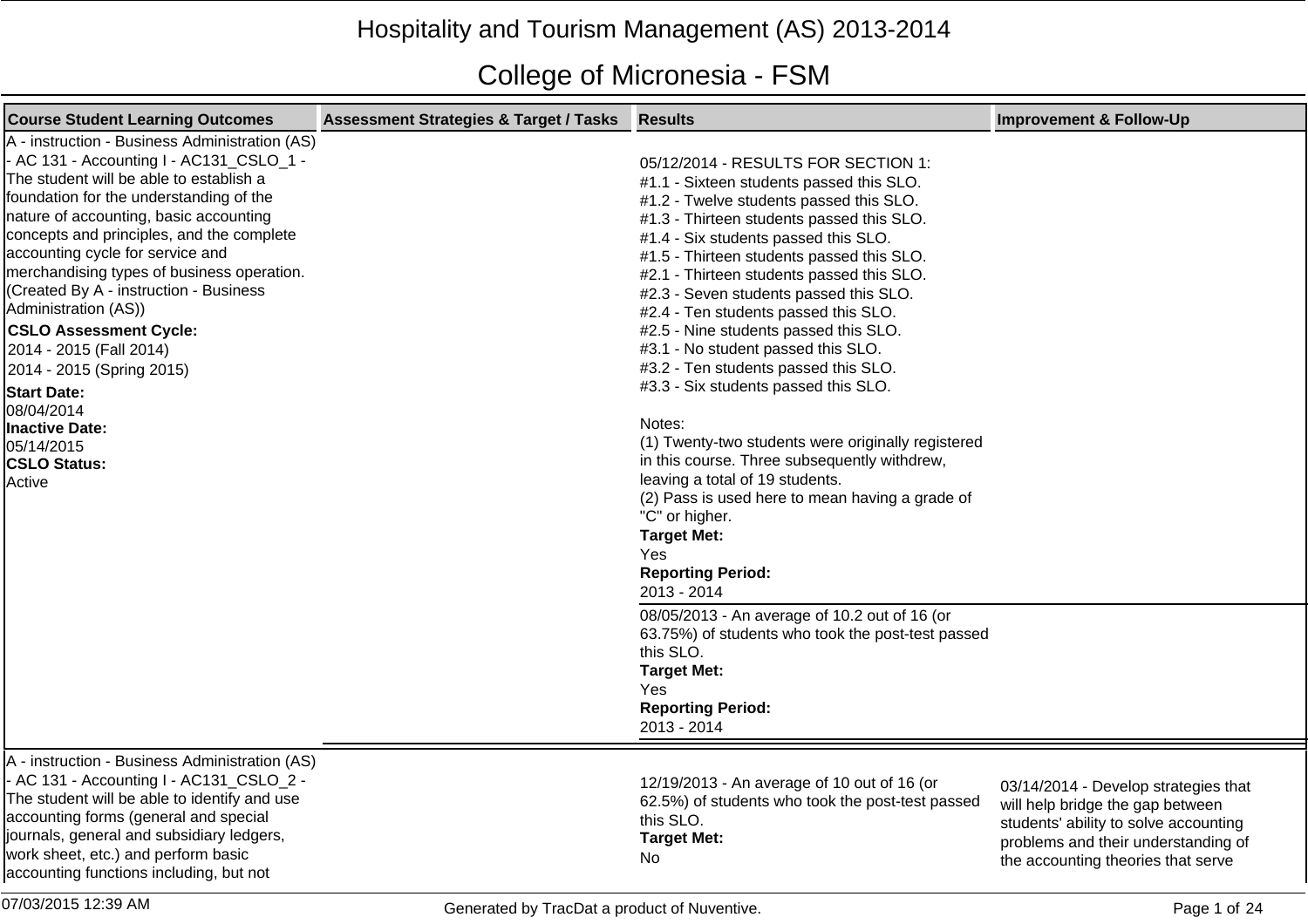| <b>Course Student Learning Outcomes</b>                                                                                                                                                                                                                                                                                                                                                    | <b>Assessment Strategies &amp; Target / Tasks</b>                                                                                                                                                                                                                                                                               | <b>Results</b>                                                                                                                                                                         | <b>Improvement &amp; Follow-Up</b>        |
|--------------------------------------------------------------------------------------------------------------------------------------------------------------------------------------------------------------------------------------------------------------------------------------------------------------------------------------------------------------------------------------------|---------------------------------------------------------------------------------------------------------------------------------------------------------------------------------------------------------------------------------------------------------------------------------------------------------------------------------|----------------------------------------------------------------------------------------------------------------------------------------------------------------------------------------|-------------------------------------------|
| limited to, recording and posting<br>transactions, preparing a trial balance, a<br>work sheet, and simple financial statements,<br>with at least 70% level of accuracy. (Created<br>By A - instruction - Business Administration<br>(AS))                                                                                                                                                  |                                                                                                                                                                                                                                                                                                                                 | <b>Reporting Period:</b><br>2013 - 2014                                                                                                                                                | as guides to good accounting<br>practice. |
| <b>CSLO Assessment Cycle:</b><br>2014 - 2015 (Fall 2014)<br>2014 - 2015 (Spring 2015)                                                                                                                                                                                                                                                                                                      |                                                                                                                                                                                                                                                                                                                                 |                                                                                                                                                                                        |                                           |
| <b>Start Date:</b><br>08/04/2014<br><b>Inactive Date:</b><br>05/14/2015<br><b>CSLO Status:</b><br>Active                                                                                                                                                                                                                                                                                   |                                                                                                                                                                                                                                                                                                                                 |                                                                                                                                                                                        |                                           |
| A - instruction - Business Administration (AS)<br>- AC 131 - Accounting I - AC131_CSLO_3 -<br>3. Recognize the importance of internal<br>control for cash, prepare bank reconciliation<br>statements, make correcting, adjusting, and<br>correcting entries, and perform limited<br>analysis of basic financial reports. (Created<br>By A - instruction - Business Administration<br>(AS)) |                                                                                                                                                                                                                                                                                                                                 | 12/19/2013 - An average of 2.7 out of 16 (or<br>16.67%) of students who took the post-test passed<br>this SLO.<br><b>Target Met:</b><br>Yes<br><b>Reporting Period:</b><br>2013 - 2014 |                                           |
| <b>CSLO Assessment Cycle:</b><br>2014 - 2015 (Fall 2014)<br>2014 - 2015 (Spring 2015)                                                                                                                                                                                                                                                                                                      |                                                                                                                                                                                                                                                                                                                                 |                                                                                                                                                                                        |                                           |
| <b>Start Date:</b><br>08/04/2014<br><b>Inactive Date:</b><br>05/14/2015<br><b>CSLO Status:</b><br>Active                                                                                                                                                                                                                                                                                   |                                                                                                                                                                                                                                                                                                                                 |                                                                                                                                                                                        |                                           |
| A - instruction - Business Administration (AS) Assessment Strategy:<br>- BU 101 - Introduction to Business -<br>BU101_CSLO_1 - Explain the development<br>of ethical standards in an organization and<br>being able to judge the responsibility of a<br>business to the general public, customers<br>employees. (Created By A -<br>and<br>instruction - Business Administration (AS))      | Use the result of a quiz that will reflect the<br>concepts of business ethics and social<br>responsibility and common ethical dilemmas<br>in the workplace. This will assess the<br>student's understanding of the importance of<br>ethical standards in an organization and his<br>ability to make a sound judgment on ethical | 05/20/2014 - Fall 2013 % of Success: 60%<br>Spring 2014 % of Success: 82%<br>Increase: 22%<br><b>Target Met:</b><br>Yes<br><b>Reporting Period:</b><br>2013 - 2014                     |                                           |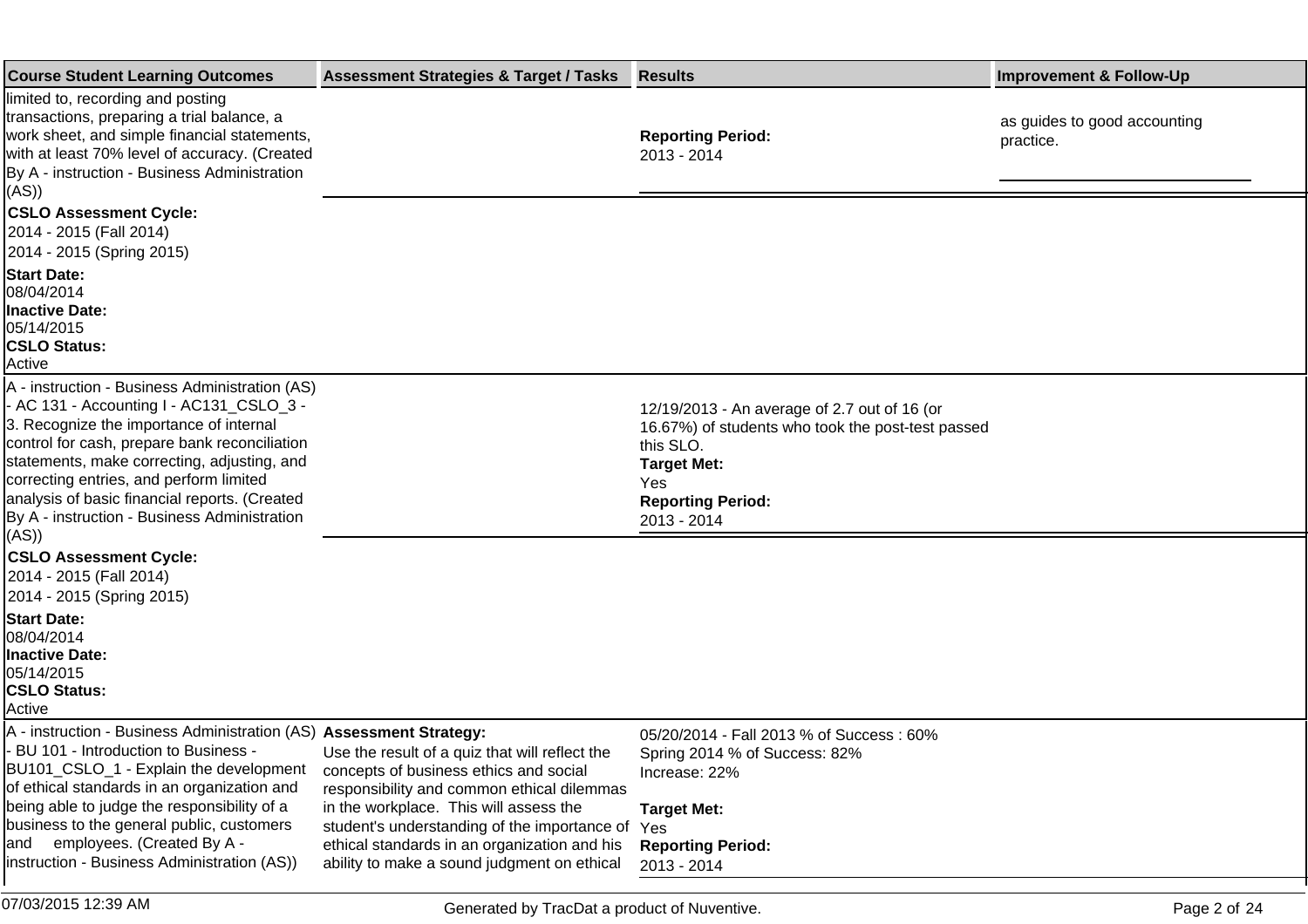| <b>Course Student Learning Outcomes</b>                                                                                                                                                                                                                                                                                                                                             | <b>Assessment Strategies &amp; Target / Tasks</b>                                                                                                                                                                                                                                             | <b>Results</b>                                                                                                                                           | <b>Improvement &amp; Follow-Up</b> |
|-------------------------------------------------------------------------------------------------------------------------------------------------------------------------------------------------------------------------------------------------------------------------------------------------------------------------------------------------------------------------------------|-----------------------------------------------------------------------------------------------------------------------------------------------------------------------------------------------------------------------------------------------------------------------------------------------|----------------------------------------------------------------------------------------------------------------------------------------------------------|------------------------------------|
| <b>CSLO Assessment Cycle:</b><br>2014 - 2015 (Fall 2014)                                                                                                                                                                                                                                                                                                                            | issues and social responsibility.                                                                                                                                                                                                                                                             |                                                                                                                                                          |                                    |
| 2014 - 2015 (Spring 2015)<br><b>Start Date:</b>                                                                                                                                                                                                                                                                                                                                     | <b>Assessment Type:</b><br>Exam/Quiz - In Course                                                                                                                                                                                                                                              |                                                                                                                                                          |                                    |
| 08/17/2014<br><b>CSLO Status:</b><br>Active                                                                                                                                                                                                                                                                                                                                         | Target:<br>At least 60% of the students should get a<br>rating of 60% or higher (D to A level).                                                                                                                                                                                               |                                                                                                                                                          |                                    |
|                                                                                                                                                                                                                                                                                                                                                                                     | <b>Assessment Strategy:</b><br>Use the result of the Post Test to assess the<br>understanding of the students in regard to<br>the development of ethical standards in an<br>organization and being able to judge social<br>responsibility.<br><b>Assessment Type:</b><br>Exam/Quiz - Pre-Post | 05/20/2014 - Fall 2013 Average: 32%<br>Spring 2014 Increase: 38%<br>Increase: 6%<br><b>Target Met:</b><br>Yes<br><b>Reporting Period:</b><br>2013 - 2014 |                                    |
|                                                                                                                                                                                                                                                                                                                                                                                     | Target:<br>At least 60% of the students should get a<br>60% or higher (D to A level).                                                                                                                                                                                                         |                                                                                                                                                          |                                    |
|                                                                                                                                                                                                                                                                                                                                                                                     |                                                                                                                                                                                                                                                                                               |                                                                                                                                                          |                                    |
| A - instruction - Business Administration (AS) Assessment Strategy:<br>- BU 101 - Introduction to Business -<br>BU101_CSLO_2 - Identify domestic and<br>global economic factors affecting the<br>business climate and explain the importance<br>of global commerce and the challenges of<br>entering global markets. (Created By A -<br>instruction - Business Administration (AS)) | Use the result of a quiz that will measure the<br>student's understanding and identification of<br>domestic and global economic factors                                                                                                                                                       | 05/20/2014 - Fall 2013 % of Success: 70%<br>Spring 2014 % of Success: 90%<br>Increase: 20%                                                               |                                    |
|                                                                                                                                                                                                                                                                                                                                                                                     | affecting the business climate.<br><b>Assessment Type:</b><br>Exam/Quiz - In Course<br>Target:                                                                                                                                                                                                | <b>Target Met:</b><br>Yes<br><b>Reporting Period:</b><br>2013 - 2014                                                                                     |                                    |
| <b>CSLO Assessment Cycle:</b><br>2014 - 2015 (Fall 2014)                                                                                                                                                                                                                                                                                                                            | At least 60% of the students should get a<br>rating of 60% or higher (D to A level).                                                                                                                                                                                                          |                                                                                                                                                          |                                    |
| 2014 - 2015 (Spring 2015)<br><b>Start Date:</b><br>08/17/2014<br><b>CSLO Status:</b><br>Active                                                                                                                                                                                                                                                                                      | <b>Assessment Strategy:</b><br>Use the result of the Post Test to assess the<br>understanding of the students in regard to<br>the identification of domestic and global<br>economic factors affecting the business                                                                            | 05/20/2014 - Fall 2013 % of Success: 70%<br>Spring 2014 % of Success: 90%<br>Increase: 20%                                                               |                                    |
|                                                                                                                                                                                                                                                                                                                                                                                     | climate and the importance of global<br>commerce.<br><b>Assessment Type:</b><br>Exam/Quiz - Pre-Post                                                                                                                                                                                          | <b>Target Met:</b><br>Yes<br><b>Reporting Period:</b><br>2013 - 2014                                                                                     |                                    |
|                                                                                                                                                                                                                                                                                                                                                                                     | Target:<br>At least 60% of the students should get a                                                                                                                                                                                                                                          |                                                                                                                                                          |                                    |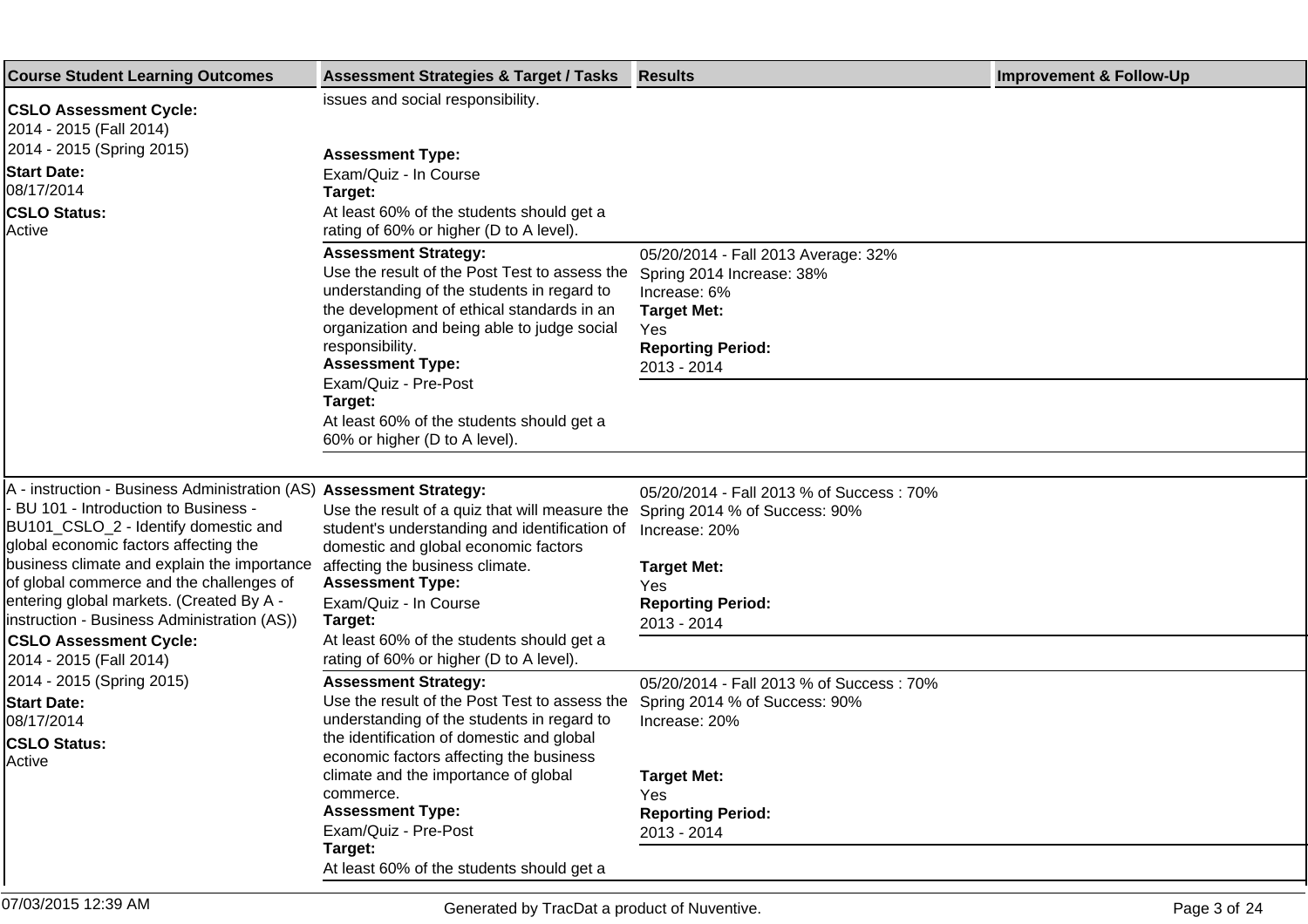| <b>Course Student Learning Outcomes</b>                                                                                                                                                                                                                                                                                                   | <b>Assessment Strategies &amp; Target / Tasks</b>                                                                                                                                                                                                                                                                       | <b>Results</b>                                                                                                                                                     | <b>Improvement &amp; Follow-Up</b> |
|-------------------------------------------------------------------------------------------------------------------------------------------------------------------------------------------------------------------------------------------------------------------------------------------------------------------------------------------|-------------------------------------------------------------------------------------------------------------------------------------------------------------------------------------------------------------------------------------------------------------------------------------------------------------------------|--------------------------------------------------------------------------------------------------------------------------------------------------------------------|------------------------------------|
|                                                                                                                                                                                                                                                                                                                                           | 60% or higher (D to A level).                                                                                                                                                                                                                                                                                           |                                                                                                                                                                    |                                    |
|                                                                                                                                                                                                                                                                                                                                           |                                                                                                                                                                                                                                                                                                                         |                                                                                                                                                                    |                                    |
| A - instruction - Business Administration (AS) Assessment Strategy:<br>BU 101 - Introduction to Business -<br>BU101_CSLO_3 - Differentiate between the<br>forms of business ownership and the<br>advantages and disadvantages of each.<br>(Created By A - instruction - Business<br>Administration (AS))<br><b>CSLO Assessment Cycle:</b> | Use the result of the Post Test to assess the<br>increase of understanding of the students in<br>regard to the differences between the forms<br>of business ownership and the advantages<br>and disadvantages of each. The percentage<br>increase will then be compared to the<br>previous semester to see how measures | 05/20/2014 - Fall 2013 Increase: 34%<br>Spring 2014 Increase: 40%<br>Increase: 6%<br><b>Target Met:</b><br>Yes<br><b>Reporting Period:</b><br>2013 - 2014          |                                    |
| 2014 - 2015 (Fall 2014)<br>2014 - 2015 (Spring 2015)<br><b>Start Date:</b>                                                                                                                                                                                                                                                                | adapted or initiated, or teaching methods<br>modification affected the performance of the<br>students.                                                                                                                                                                                                                  |                                                                                                                                                                    |                                    |
| 08/17/2014<br><b>CSLO Status:</b><br>Active                                                                                                                                                                                                                                                                                               | <b>Assessment Type:</b><br>Exam/Quiz - Pre-Post<br>Target:<br>At least 60% of the students should get a<br>rating of 60% or higher (D to A level).                                                                                                                                                                      |                                                                                                                                                                    |                                    |
|                                                                                                                                                                                                                                                                                                                                           | <b>Assessment Strategy:</b><br>Give a quiz that will test the student's<br>knowledge on the different forms of<br>business and the advantages and<br>disadvantages of each. Compare the<br>percentage of success in a current semester<br>with the percentage of success from the<br>previous semester.                 | 05/20/2014 - Fall 2013 % of Success: 66%<br>Spring 2014 % of Success: 87%<br>Increase: 21%<br><b>Target Met:</b><br>Yes<br><b>Reporting Period:</b><br>2013 - 2014 |                                    |
|                                                                                                                                                                                                                                                                                                                                           | <b>Assessment Type:</b><br>Exam/Quiz - In Course<br>Target:<br>Increase the percentage of success (D to A<br>level) from 5% up to a 10% higher in a<br>current semester as compared from a<br>previous semester.                                                                                                        |                                                                                                                                                                    |                                    |
| A - instruction - Business Administration (AS) Assessment Strategy:<br>BU 101 - Introduction to Business -<br>BU101_CSLO_4 - Evaluate reasons for<br>becoming an entrepreneur and the<br>preparation and traits leading to success.                                                                                                       | Compare the percentage of success in a<br>current semester with the percentage of<br>success from the previous semester.                                                                                                                                                                                                | 05/20/2014 - Fall 2013 % of Success: 87%<br>Spring 2014 % of Success: 92%<br>Increase: 5%<br><b>Target Met:</b>                                                    |                                    |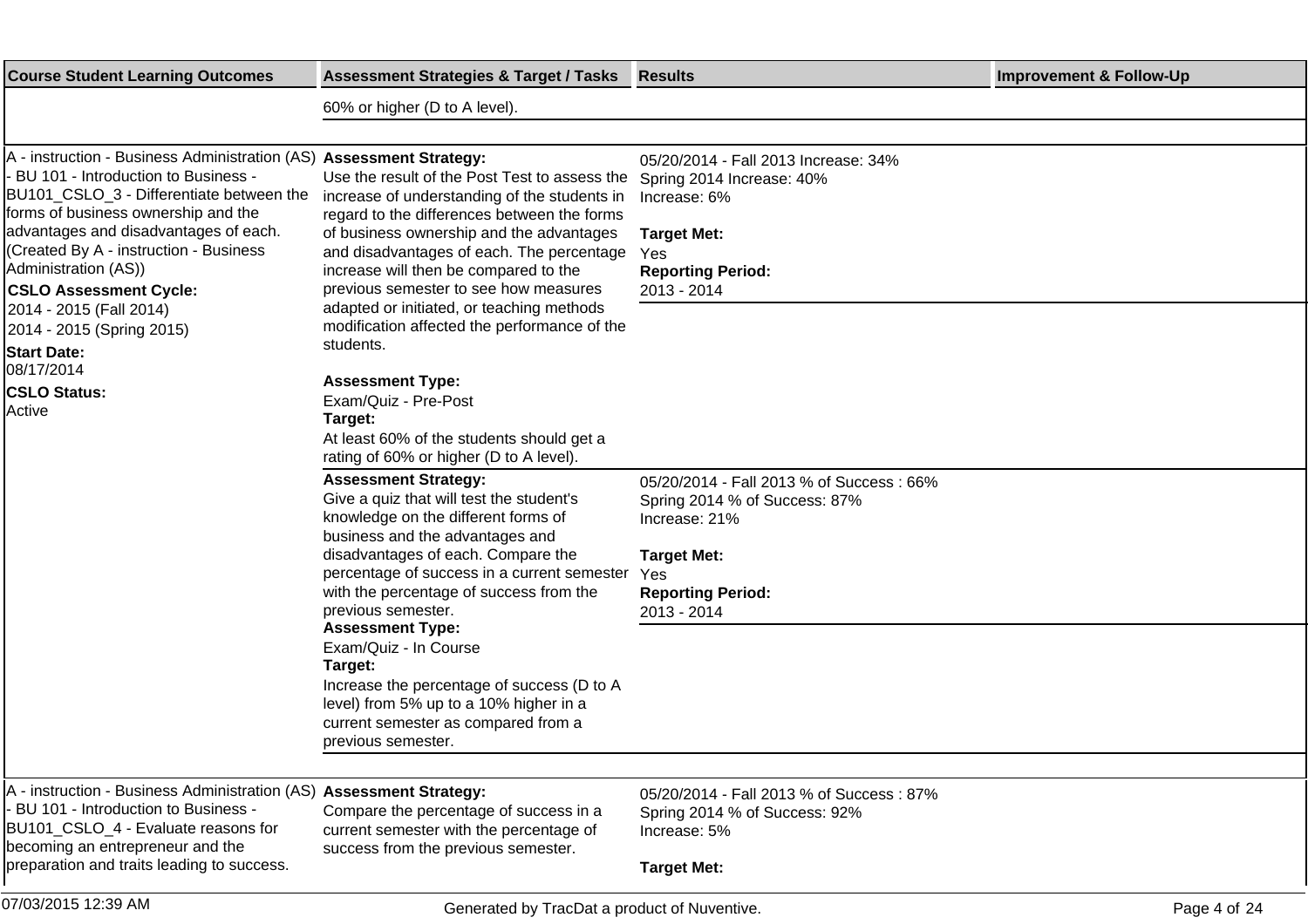| <b>Course Student Learning Outcomes</b>                                                                                                                                                                                                                                                                                                                                                                                                                                                      | <b>Assessment Strategies &amp; Target / Tasks</b>                                                                                                                                                                                                                                                                                                                                                                                                                                                                                                                                                         | <b>Results</b>                                                                                                                                                                                                                          | <b>Improvement &amp; Follow-Up</b> |
|----------------------------------------------------------------------------------------------------------------------------------------------------------------------------------------------------------------------------------------------------------------------------------------------------------------------------------------------------------------------------------------------------------------------------------------------------------------------------------------------|-----------------------------------------------------------------------------------------------------------------------------------------------------------------------------------------------------------------------------------------------------------------------------------------------------------------------------------------------------------------------------------------------------------------------------------------------------------------------------------------------------------------------------------------------------------------------------------------------------------|-----------------------------------------------------------------------------------------------------------------------------------------------------------------------------------------------------------------------------------------|------------------------------------|
| (Created By A - instruction - Business<br>Administration (AS))<br><b>CSLO Assessment Cycle:</b><br>2014 - 2015 (Fall 2014)<br>2014 - 2015 (Spring 2015)<br><b>Start Date:</b><br>08/17/2014<br><b>CSLO Status:</b>                                                                                                                                                                                                                                                                           | <b>Assessment Type:</b><br>Exam/Quiz - In Course<br>Target:<br>Improve the percentage of success from 5%<br>to 10% in the current semester in<br>comparison from the previous semester.                                                                                                                                                                                                                                                                                                                                                                                                                   | Yes<br><b>Reporting Period:</b><br>2013 - 2014                                                                                                                                                                                          |                                    |
| Active                                                                                                                                                                                                                                                                                                                                                                                                                                                                                       | <b>Assessment Strategy:</b><br>Use the result of the Post Test to assess<br>the increase of understanding of the<br>students in evaluating reasons for becoming<br>an entrepreneur and the preparation and<br>traits leading to success. The percentage<br>increase will then be compared to the<br>previous semester to see how measures<br>adapted or initiated, or teaching methods<br>modification affected the performance of the<br>students.<br><b>Assessment Type:</b><br>Exam/Quiz - Pre-Post<br>Target:<br>At least 60% of the students should get a<br>rating of 60% or higher (D to A level). | 05/20/2014 - Fall 2013 Increase: 38%<br>Spring 2014 Increase: 54%<br>Increase: 16%<br><b>Target Met:</b><br>Yes<br><b>Reporting Period:</b><br>2013 - 2014                                                                              |                                    |
| A - instruction - Business Administration (AS) Assessment Strategy:<br>- BU 101 - Introduction to Business -<br>BU101_CSLO_5 - Distinguish between<br>different levels of management in the<br>organizational structure and their functions<br>and being able to examine the strategic<br>planning process.<br>(Created By A - instruction - Business<br>Administration (AS))<br><b>CSLO Assessment Cycle:</b><br>2014 - 2015 (Fall 2014)<br>2014 - 2015 (Spring 2015)<br><b>Start Date:</b> | Use the result of the Post Test to measure<br>the students ability to distinguish different<br>levels of management in the organizational<br>structure and their functions and being able<br>to examine the strategic planning process.<br><b>Assessment Type:</b><br>Exam/Quiz - Pre-Post<br>Target:<br>At least 60% of the students should get a<br>rating of 60% or higher (D to A level).<br><b>Assessment Strategy:</b><br>Administer a quiz that will measure the                                                                                                                                   | 05/20/2014 - Fall 2013 Increase: 26%<br>Spring 2014 Increase: 46%<br>Increase: 20%<br><b>Target Met:</b><br>Yes<br><b>Reporting Period:</b><br>2013 - 2014<br>05/20/2014 - Fall 2013 % of Success: 58%<br>Spring 2014 % of Success: 84% |                                    |
| 08/17/2014<br>07/03/2015 12:39 AM                                                                                                                                                                                                                                                                                                                                                                                                                                                            | understanding of the students in<br>distinguishing the different levels of<br>Generated by TracDat a product of Nuventive.                                                                                                                                                                                                                                                                                                                                                                                                                                                                                | Increase: 26%                                                                                                                                                                                                                           | Page 5 of 24                       |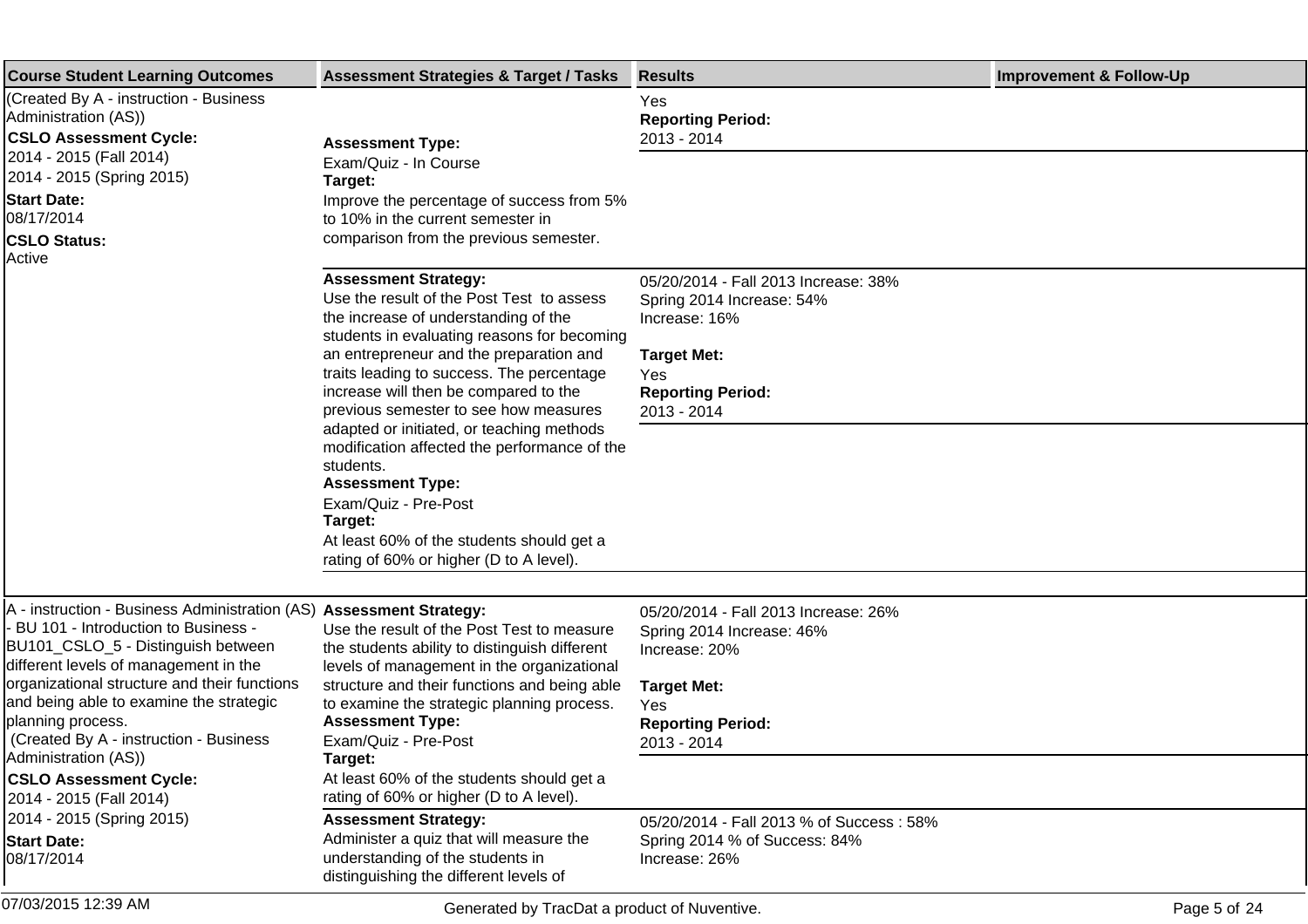| <b>Course Student Learning Outcomes</b>                                                                                                                                                                                                                                                                                                                                                                                                                                                                                                                   | <b>Assessment Strategies &amp; Target / Tasks</b>                                                                                                                                                                                                                                                                                                                                                                                                     | <b>Results</b>                                                                                                                                                    | <b>Improvement &amp; Follow-Up</b> |
|-----------------------------------------------------------------------------------------------------------------------------------------------------------------------------------------------------------------------------------------------------------------------------------------------------------------------------------------------------------------------------------------------------------------------------------------------------------------------------------------------------------------------------------------------------------|-------------------------------------------------------------------------------------------------------------------------------------------------------------------------------------------------------------------------------------------------------------------------------------------------------------------------------------------------------------------------------------------------------------------------------------------------------|-------------------------------------------------------------------------------------------------------------------------------------------------------------------|------------------------------------|
| <b>CSLO Status:</b><br>Active                                                                                                                                                                                                                                                                                                                                                                                                                                                                                                                             | management in the organizational structure<br>and their functions. Compare the percentage<br>of success in a current semester with the<br>percentage of success from the previous<br>semester.                                                                                                                                                                                                                                                        | <b>Target Met:</b><br>Yes<br><b>Reporting Period:</b><br>2013 - 2014                                                                                              |                                    |
|                                                                                                                                                                                                                                                                                                                                                                                                                                                                                                                                                           | <b>Assessment Type:</b><br>Exam/Quiz - In Course<br>Target:<br>Improve the percentage of success from 5%<br>to 10% in the current semester in<br>comparison from the previous semester.                                                                                                                                                                                                                                                               |                                                                                                                                                                   |                                    |
| A - instruction - Business Administration (AS) Assessment Strategy:<br>BU 101 - Introduction to Business -<br>BU101_CSLO_6 - Identify the<br>responsibilities of human resource managers administered. Compare the percentage of<br>in hiring, separation, compensation, benefits, success in a current semester with the<br>training, motivation and labor negotiation.<br>(Created By A - instruction - Business<br>Administration (AS))<br><b>CSLO Assessment Cycle:</b><br>2014 - 2015 (Fall 2014)<br>2014 - 2015 (Spring 2015)<br><b>Start Date:</b> | A quiz that will reflect concepts in the human<br>resources management concepts will be<br>percentage of success from the previous<br>semester.<br><b>Assessment Type:</b><br>Exam/Quiz - In Course<br>Target:<br>Improve the percentage of success from 5%<br>to 10% in the current semester in<br>comparison from the previous semester.                                                                                                            | 05/20/2014 - Fall 2013 % of Success: 82%<br>Spring 2014 % of Success: 84%<br>Increase: 0%<br><b>Target Met:</b><br>No.<br><b>Reporting Period:</b><br>2013 - 2014 |                                    |
| 08/17/2014<br><b>CSLO Status:</b><br>Active                                                                                                                                                                                                                                                                                                                                                                                                                                                                                                               | <b>Assessment Strategy:</b><br>Use the result of the Post Test to assess<br>the increase of understanding of the<br>students in identifying the responsibilities of<br>human resource managers in hiring,<br>separation, compensation, benefits, training,<br>motivation and labor negotiation.<br><b>Assessment Type:</b><br>Exam/Quiz - Pre-Post<br>Target:<br>At least 60% of the students should get a<br>rating of 60% or higher (D to A level). | 05/20/2014 - Fall 2013 Increase: 46%<br>Spring 2014 Increase: 51%<br>Increase: 5%<br><b>Target Met:</b><br>Yes<br><b>Reporting Period:</b><br>2013 - 2014         |                                    |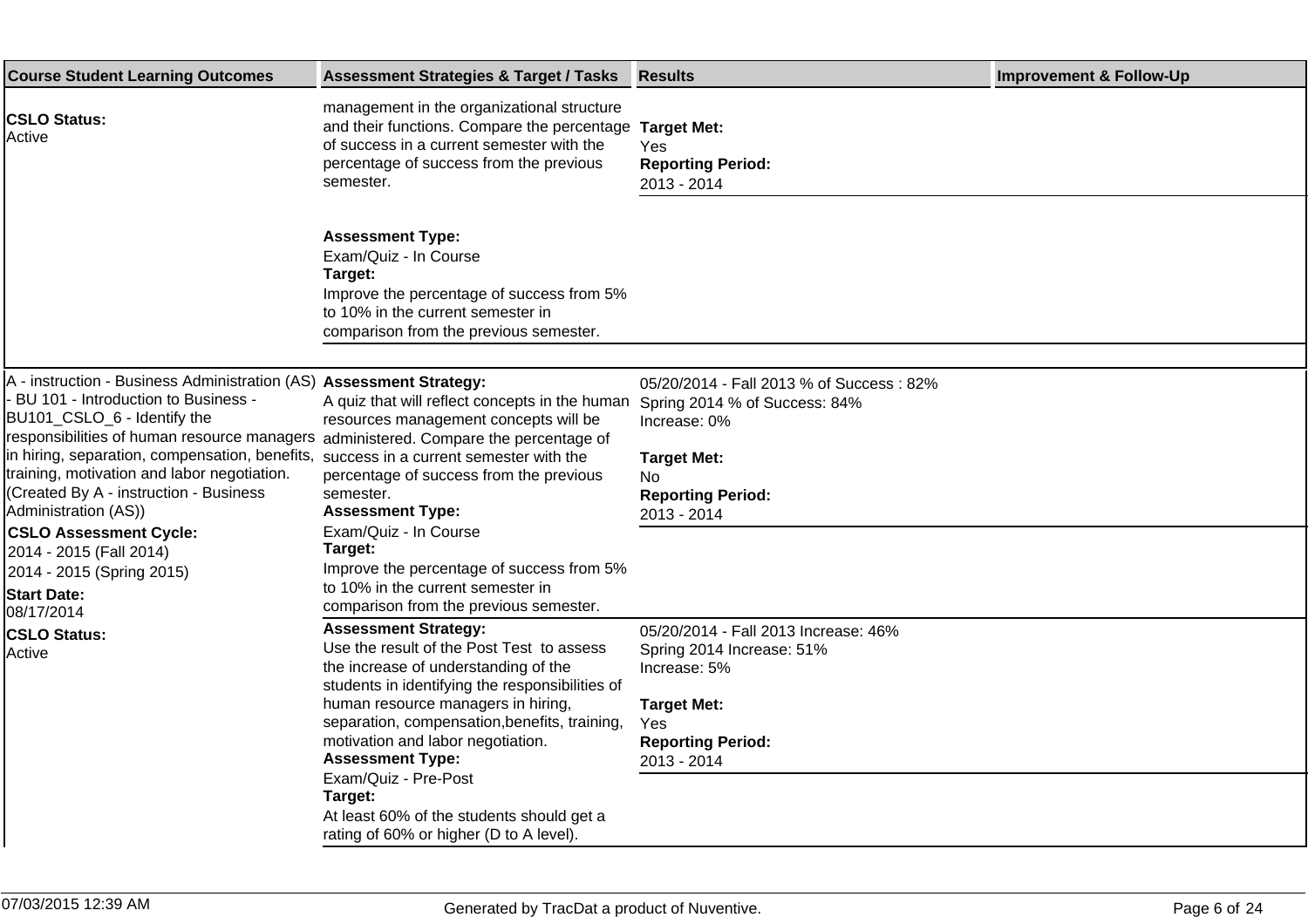| <b>Course Student Learning Outcomes</b>                                                                                                                                                                                                                                                                                                                | <b>Assessment Strategies &amp; Target / Tasks</b>                                                                                                                                                                                                                                                                                                                                                                                                                                                                                | <b>Results</b>                                                                                                                                                               | <b>Improvement &amp; Follow-Up</b> |
|--------------------------------------------------------------------------------------------------------------------------------------------------------------------------------------------------------------------------------------------------------------------------------------------------------------------------------------------------------|----------------------------------------------------------------------------------------------------------------------------------------------------------------------------------------------------------------------------------------------------------------------------------------------------------------------------------------------------------------------------------------------------------------------------------------------------------------------------------------------------------------------------------|------------------------------------------------------------------------------------------------------------------------------------------------------------------------------|------------------------------------|
|                                                                                                                                                                                                                                                                                                                                                        |                                                                                                                                                                                                                                                                                                                                                                                                                                                                                                                                  |                                                                                                                                                                              |                                    |
| A - instruction - Business Administration (AS) Assessment Strategy:<br>BU 101 - Introduction to Business -<br>BU101_CSLO_7 - Interpret the steps and<br>the factors to consider in the development of<br>a successful business and marketing plans.<br>(Created By A - instruction - Business<br>Administration (AS))<br><b>CSLO Assessment Cycle:</b> | Require the students to turn in a preliminary<br>business plan writeup. A rubric will be used<br>to rate the papers and determine the<br>capability of the students to interpret the<br>steps and the factors to consider in the<br>development of a successful business and<br>marketing plan.                                                                                                                                                                                                                                  | 05/20/2014 - Fall 2013 % of Success: 79%<br>Spring 2014 % of Success: 65%<br>(Negative 14% increase)<br><b>Target Met:</b><br>No.<br><b>Reporting Period:</b><br>2013 - 2014 |                                    |
| 2014 - 2015 (Fall 2014)                                                                                                                                                                                                                                                                                                                                | <b>Assessment Type:</b><br>Project-Individual                                                                                                                                                                                                                                                                                                                                                                                                                                                                                    |                                                                                                                                                                              |                                    |
| 2014 - 2015 (Spring 2015)<br><b>Start Date:</b>                                                                                                                                                                                                                                                                                                        | Target:                                                                                                                                                                                                                                                                                                                                                                                                                                                                                                                          |                                                                                                                                                                              |                                    |
| 08/17/2014                                                                                                                                                                                                                                                                                                                                             | At least 60% of the students should get a<br>rating of 60% or higher (D to A level).                                                                                                                                                                                                                                                                                                                                                                                                                                             |                                                                                                                                                                              |                                    |
| <b>CSLO Status:</b><br>Active                                                                                                                                                                                                                                                                                                                          | <b>Assessment Strategy:</b><br>Give a post test to assess the increase of<br>understanding of the students in the<br>development of a successful business and<br>marketing plans. The percentage increase<br>will then be compared to the previous<br>semester to see how measures adapted or<br>initiated, or teaching methods modification<br>affected the performance of the students.<br><b>Assessment Type:</b><br>Exam/Quiz - Pre-Post<br>Target:<br>At least 60% of the students will get 60% or<br>higher (D to A level) | 05/20/2014 - Fall 2013 Increase: 39%<br>Spring 2014 Increase: 49%<br>Increase: 10%<br><b>Target Met:</b><br>Yes<br><b>Reporting Period:</b><br>2013 - 2014                   |                                    |
| A - instruction - Business Administration (AS) Assessment Strategy:<br>- BU 101 - Introduction to Business -<br>BU101_CSLO_8 - Compare the stages of<br>the product life cycle and the marketing<br>activities of each stage and describe how<br>components of a promotional mix could be<br>used to meet promotional objectives.                      | Use the result of the Post Test to assess the<br>increase of understanding of the students of<br>the concepts involved in developing and<br>marketing a product, including the<br>promotional mix necessary.<br><b>Assessment Type:</b>                                                                                                                                                                                                                                                                                          | 05/20/2014 - Fall 2013 Increase: 39%<br>Spring 2014 Increase: 46%<br>Increase: 7%<br><b>Target Met:</b><br>Yes<br><b>Reporting Period:</b>                                   |                                    |
| (Created By A - instruction - Business<br>Administration (AS))                                                                                                                                                                                                                                                                                         | Exam/Quiz - Pre-Post<br>Target:                                                                                                                                                                                                                                                                                                                                                                                                                                                                                                  | 2013 - 2014                                                                                                                                                                  |                                    |
| <b>CSLO Assessment Cycle:</b><br>2014 - 2015 (Fall 2014)                                                                                                                                                                                                                                                                                               | At least 60% of the students should get a<br>rating of 60% or higher (D to A level).                                                                                                                                                                                                                                                                                                                                                                                                                                             |                                                                                                                                                                              |                                    |
| 07/03/2015 12:39 AM                                                                                                                                                                                                                                                                                                                                    | Generated by TracDat a product of Nuventive.                                                                                                                                                                                                                                                                                                                                                                                                                                                                                     |                                                                                                                                                                              | Page 7 of 24                       |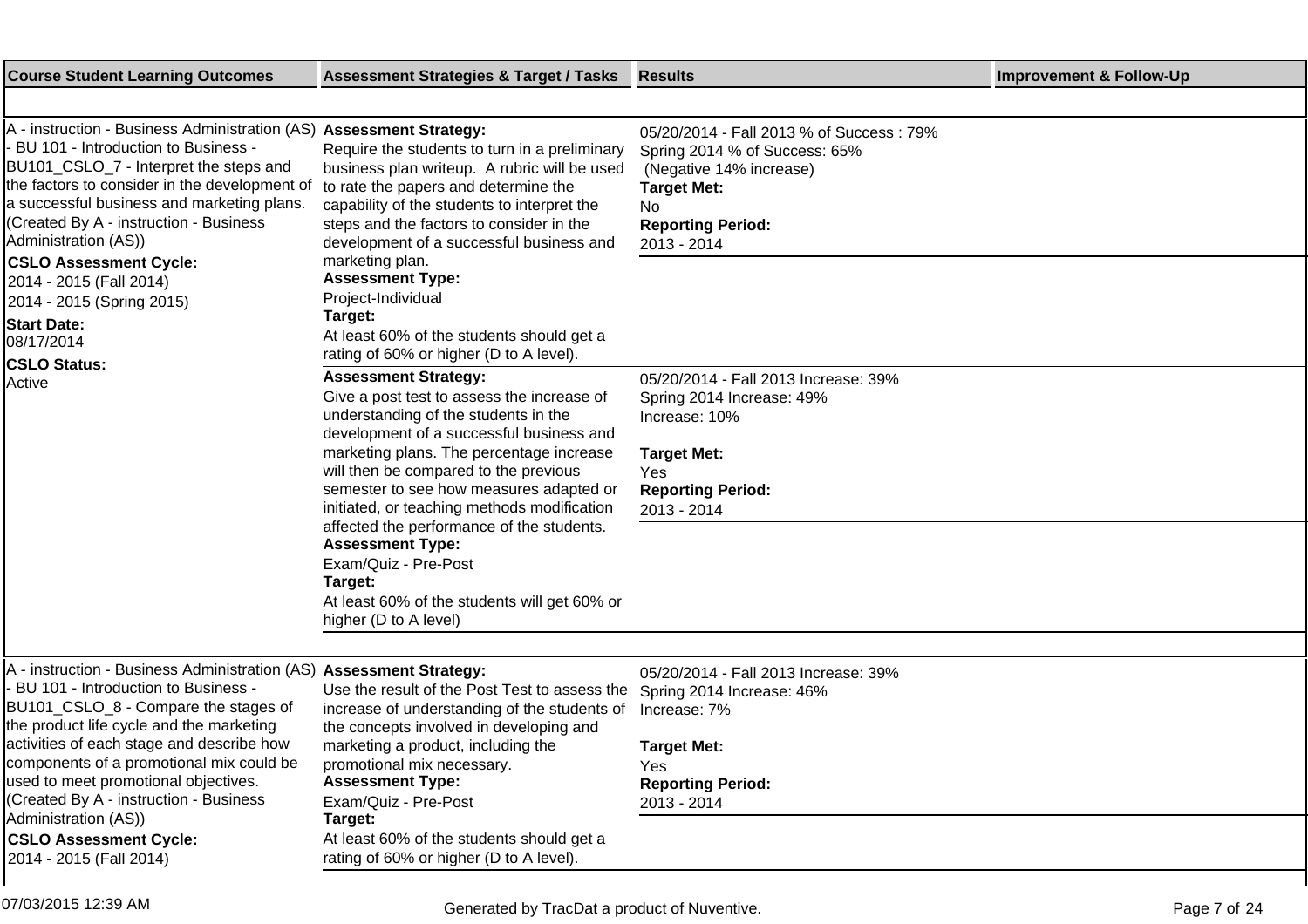| <b>Course Student Learning Outcomes</b>                                                                                                                                                                                                                                                                                                                                    | <b>Assessment Strategies &amp; Target / Tasks</b>                                                                                                                                                                                                                                                                                                                                                                                                                                                                                    | <b>Results</b>                                                                                                                                                            | <b>Improvement &amp; Follow-Up</b> |
|----------------------------------------------------------------------------------------------------------------------------------------------------------------------------------------------------------------------------------------------------------------------------------------------------------------------------------------------------------------------------|--------------------------------------------------------------------------------------------------------------------------------------------------------------------------------------------------------------------------------------------------------------------------------------------------------------------------------------------------------------------------------------------------------------------------------------------------------------------------------------------------------------------------------------|---------------------------------------------------------------------------------------------------------------------------------------------------------------------------|------------------------------------|
| 2014 - 2015 (Spring 2015)<br><b>Start Date:</b><br>08/17/2014<br><b>CSLO Status:</b><br>Active                                                                                                                                                                                                                                                                             | <b>Assessment Strategy:</b><br>Give a quiz that will reflect the students<br>understanding of a product cycle, marketing<br>activities and promotional mix involve for the<br>success of a product launching. Compare<br>the percentage of success in a current<br>semester with the percentage of success<br>from the previous semester.<br><b>Assessment Type:</b><br>Exam/Quiz - In Course<br>Target:<br>Improve the percentage of success from 5%<br>to 10% in the current semester in<br>comparison from the previous semester. | 05/20/2014 - Fall 2013 % of Success: 77%<br>Spring 2014 % of Success: 95%<br>Increase: 18%<br><b>Target Met:</b><br><b>Yes</b><br><b>Reporting Period:</b><br>2013 - 2014 |                                    |
| A - instruction - Business Administration (AS) Assessment Strategy:<br>- BU 101 - Introduction to Business -<br>BU101_CSLO_9 - Discuss how financial<br>managers locate sources for short and long<br>term funds and allocating those funds.<br>(Created By A - instruction - Business<br>Administration (AS))<br><b>CSLO Assessment Cycle:</b><br>2014 - 2015 (Fall 2014) | Use the result of the Post Test to assess<br>the understanding of the students in the<br>concepts involve in locating sources for<br>short and long term funds and allocating of<br>those funds.<br><b>Assessment Type:</b><br>Exam/Quiz - Pre-Post<br>Target:                                                                                                                                                                                                                                                                       | 05/20/2014 - Fall 2013 Increase: 30%<br>Spring 2014 Increase: 47%<br>Increase: 17%<br><b>Target Met:</b><br><b>Yes</b><br><b>Reporting Period:</b><br>2013 - 2014         |                                    |
| 2014 - 2015 (Spring 2015)                                                                                                                                                                                                                                                                                                                                                  | At least 60% of the students should get a<br>rating of 60% or higher (D to A level).                                                                                                                                                                                                                                                                                                                                                                                                                                                 |                                                                                                                                                                           |                                    |
| <b>Start Date:</b><br>08/17/2014<br><b>CSLO Status:</b><br>Active                                                                                                                                                                                                                                                                                                          | <b>Assessment Strategy:</b><br>Give a quiz that will reflect the student's<br>understanding of the concepts involve in<br>locating sources for short and long term<br>funds and the allocation of these funds.<br>Compare the percentage of success in a<br>current semester with the percentage of<br>success from the previous semester.                                                                                                                                                                                           | 05/20/2014 - Fall 2013 % of Success: 86%<br>Spring 2014 % of Success: 93%<br>Increase: 7%<br><b>Target Met:</b><br>Yes<br><b>Reporting Period:</b><br>2013 - 2014         |                                    |
|                                                                                                                                                                                                                                                                                                                                                                            | <b>Assessment Type:</b><br>Exam/Quiz - In Course<br>Target:<br>Improve the percentage of success from 5%<br>to 10% in the current semester in                                                                                                                                                                                                                                                                                                                                                                                        |                                                                                                                                                                           |                                    |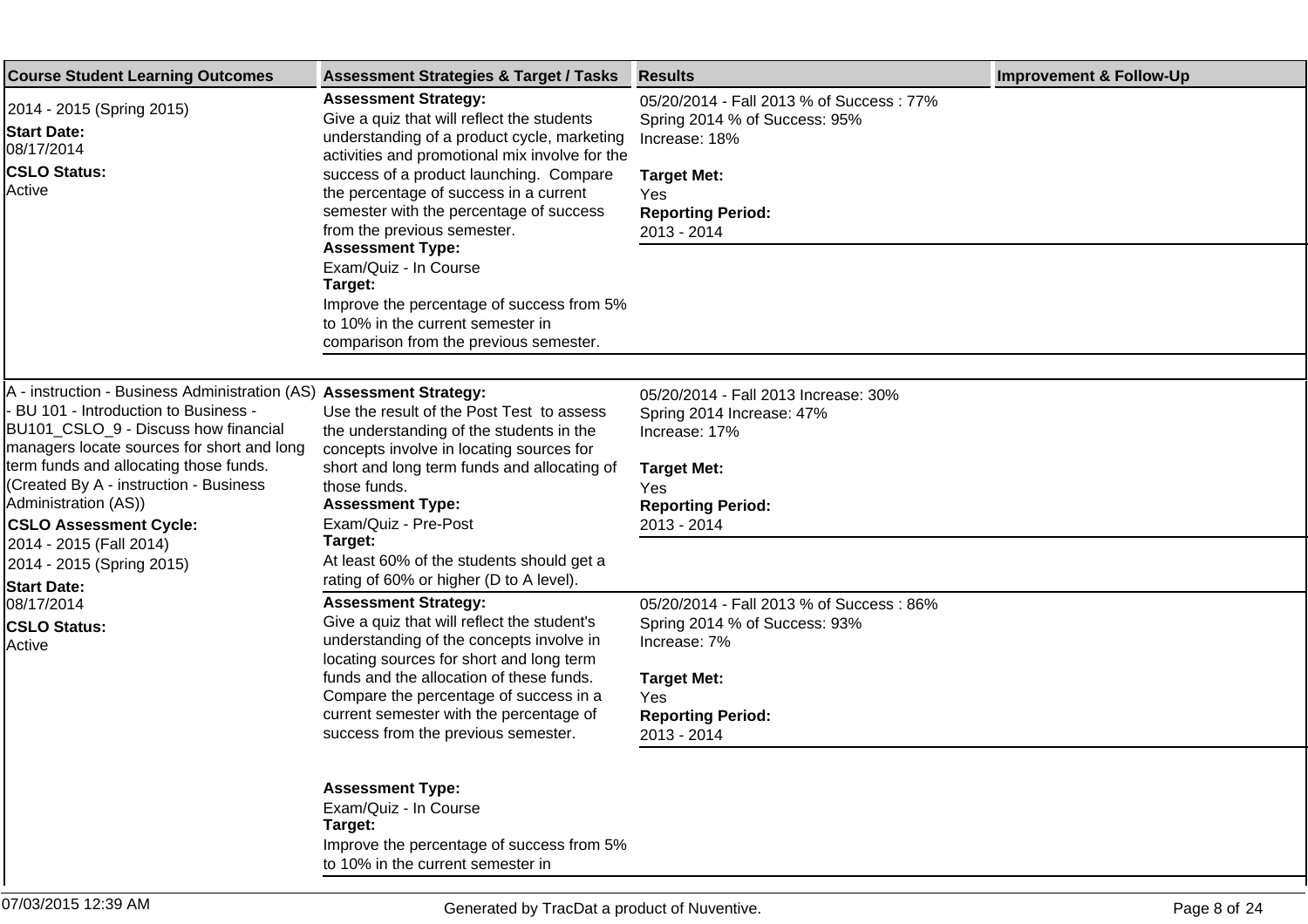| <b>Course Student Learning Outcomes</b>                                                                                                                                                                                                                                                                                                                   | <b>Assessment Strategies &amp; Target / Tasks</b>                                                                                                                                                                                                                                  | <b>Results</b>                                                                                                                                                                                                   | <b>Improvement &amp; Follow-Up</b> |
|-----------------------------------------------------------------------------------------------------------------------------------------------------------------------------------------------------------------------------------------------------------------------------------------------------------------------------------------------------------|------------------------------------------------------------------------------------------------------------------------------------------------------------------------------------------------------------------------------------------------------------------------------------|------------------------------------------------------------------------------------------------------------------------------------------------------------------------------------------------------------------|------------------------------------|
|                                                                                                                                                                                                                                                                                                                                                           | comparison from the previous semester.                                                                                                                                                                                                                                             |                                                                                                                                                                                                                  |                                    |
|                                                                                                                                                                                                                                                                                                                                                           |                                                                                                                                                                                                                                                                                    |                                                                                                                                                                                                                  |                                    |
| A - instruction - Hospitality and Tourism<br>Management (AS) - FL 120 - Basic<br>Japanese for Hospitality and Tourism -<br>FL120_CSLO_1 - Explain and demonstrate<br>the basics of pronunciation and<br>Romanization of the Japanese words from<br>the Hiragana writing system. (Created By A -<br>instruction - Hospitality and Tourism                  | <b>Assessment Strategy:</b><br>1.1. Identify and demonstrate the proper<br>pronunciation and Romanization of<br>Japanese words and phrases in Hiragana.<br><b>Assessment Type:</b><br>Exam/Quiz - In Course<br>Target:<br>70% with ratings of satisfactory, good, or<br>exemplary. | 12/17/2013 - 68% or 13/19 with ratings of<br>satisfactory, good, or exemplary.<br><b>Target Met:</b><br><b>No</b><br><b>Reporting Period:</b><br>2013 - 2014<br><b>Related Documents:</b><br><b>F13CLA FL120</b> |                                    |
| Management (AS))<br><b>CSLO Assessment Cycle:</b><br>2014 - 2015 (Fall 2014)<br>2014 - 2015 (Spring 2015)<br><b>Start Date:</b><br>08/12/2014<br><b>CSLO Status:</b><br> Active                                                                                                                                                                           | <b>Assessment Strategy:</b><br>1.2. Demonstrate proper vowel<br>pronunciation<br><b>Assessment Type:</b><br>Exam/Quiz - In Course<br>Target:<br>70% with ratings of satisfactory, good, or<br>exemplary.                                                                           | 12/17/2013 - 68% or 13/19 rated satisfactory,<br>good, or exemplary.<br><b>Target Met:</b><br>No.<br><b>Reporting Period:</b><br>2013 - 2014                                                                     |                                    |
| A - instruction - Hospitality and Tourism<br>Management (AS) - FL 120 - Basic<br>Japanese for Hospitality and Tourism -<br>FL120_CSLO_2 - Demonstrate proper<br>usage and understanding of the Japanese<br>language as appropriate to various situations<br>within the Hospitality and Tourism industry.<br>(Created By A - instruction - Hospitality and | <b>Assessment Strategy:</b><br>2.1 Recite and use Japanese greetings and<br>farewell expressions.<br><b>Assessment Type:</b><br>Presentation/Performance<br>Target:<br>70% with ratings of satisfactory, good, or<br>exemplary.                                                    | 12/17/2013 - 68% or 13/19 rated satisfactory,<br>good, or exemplary.<br><b>Target Met:</b><br>No<br><b>Reporting Period:</b><br>2013 - 2014                                                                      |                                    |
| Tourism Management (AS))<br><b>CSLO Assessment Cycle:</b><br>2014 - 2015 (Fall 2014)<br>2014 - 2015 (Spring 2015)<br><b>Start Date:</b><br>08/12/2014<br><b>CSLO Status:</b><br>Active                                                                                                                                                                    | <b>Assessment Strategy:</b><br>2.2. Identify and recite useful expressions<br>common to the field.<br><b>Assessment Type:</b><br>Exam/Quiz - In Course<br>Target:<br>70% with ratings of satisfactory, good, or<br>exemplary.                                                      | 12/17/2013 - 68% or 13/19 rated satisfactory,<br>good, or exemplary.<br><b>Target Met:</b><br>No<br><b>Reporting Period:</b><br>2013 - 2014                                                                      |                                    |
|                                                                                                                                                                                                                                                                                                                                                           | <b>Assessment Strategy:</b><br>2.3. Identify, recite and use numbers and<br>counting as appropriate to the items and/or                                                                                                                                                            | 12/17/2013 - 68% or 13/19 rated satisfactory,<br>good, or exemplary.                                                                                                                                             |                                    |
| 07/03/2015 12:39 AM                                                                                                                                                                                                                                                                                                                                       | Generated by TracDat a product of Nuventive.                                                                                                                                                                                                                                       |                                                                                                                                                                                                                  | Page 9 of 24                       |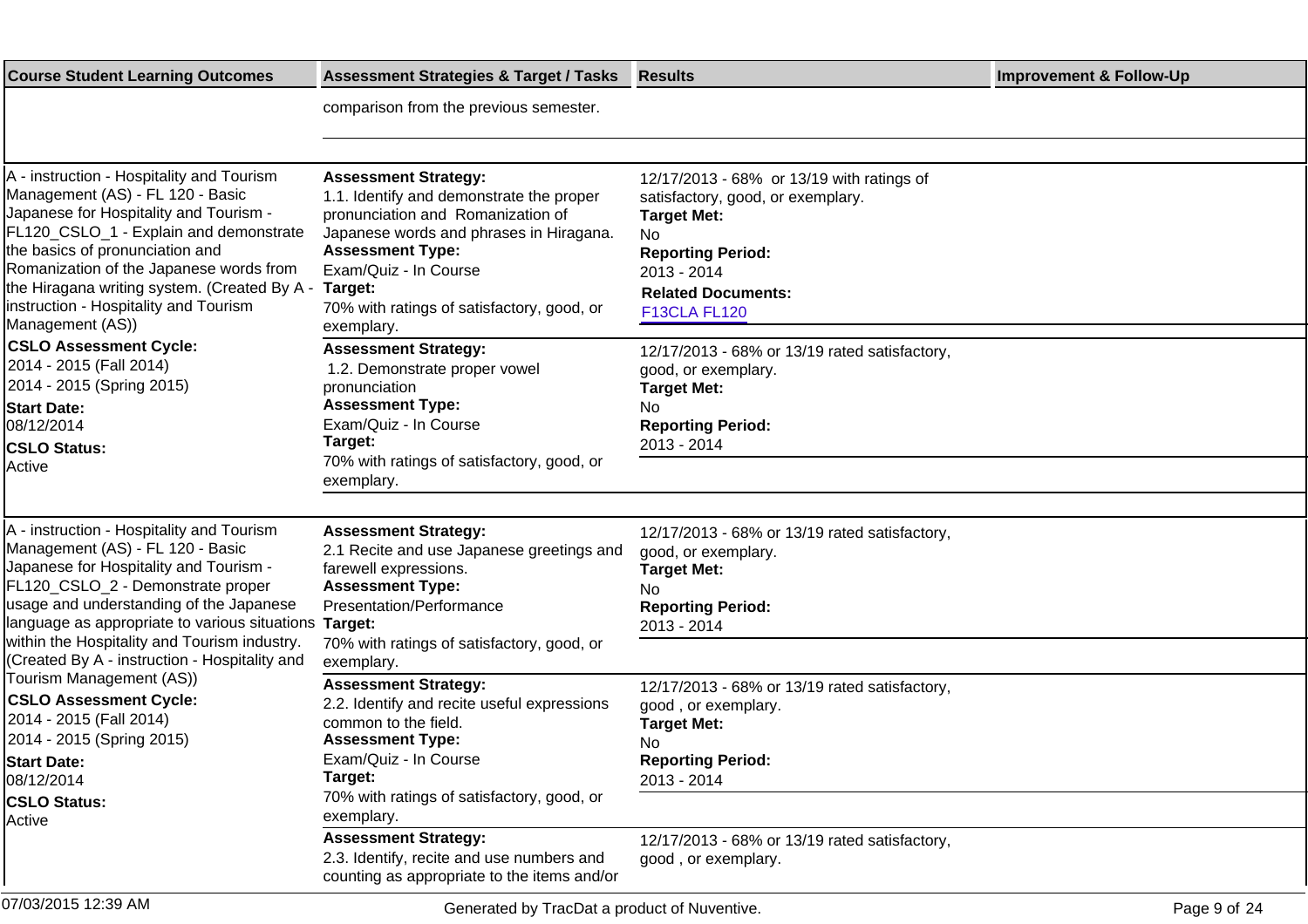| <b>Course Student Learning Outcomes</b>                                                                                                                                                                                                                                                                                        | <b>Assessment Strategies &amp; Target / Tasks</b>                                                                                                                                                                                | <b>Results</b>                                                                                                                                                                                          | <b>Improvement &amp; Follow-Up</b>                                       |
|--------------------------------------------------------------------------------------------------------------------------------------------------------------------------------------------------------------------------------------------------------------------------------------------------------------------------------|----------------------------------------------------------------------------------------------------------------------------------------------------------------------------------------------------------------------------------|---------------------------------------------------------------------------------------------------------------------------------------------------------------------------------------------------------|--------------------------------------------------------------------------|
|                                                                                                                                                                                                                                                                                                                                | situation.<br><b>Assessment Type:</b><br>Presentation/Performance<br>Target:<br>70% with ratings of satisfactory, good, or<br>exemplary.                                                                                         | <b>Target Met:</b><br>No<br><b>Reporting Period:</b><br>2013 - 2014                                                                                                                                     |                                                                          |
|                                                                                                                                                                                                                                                                                                                                | <b>Assessment Strategy:</b><br>2.4. Demonstrate proper use of basic<br>Japanese dialogue patterns.<br><b>Assessment Type:</b><br>Presentation/Performance<br>Target:<br>70% with ratings of satisfactory, good, or<br>exemplary. | 12/17/2013 - 68% or 13/19 rated satisfactory,<br>good, or exemplary.<br><b>Target Met:</b><br>No<br><b>Reporting Period:</b><br>2013 - 2014                                                             |                                                                          |
|                                                                                                                                                                                                                                                                                                                                | <b>Assessment Strategy:</b><br>2.5 Recite/demonstrate specific situational<br>dialogue exchanges.<br><b>Assessment Type:</b><br>Presentation/Performance<br>Target:<br>70% with ratings of satisfactory, good, or<br>exemplary.  | 12/17/2013 - 95% or 18/19 rated satisfactory,<br>good, or exemplary.<br><b>Target Met:</b><br>Yes<br><b>Reporting Period:</b><br>2013 - 2014                                                            |                                                                          |
| A - instruction - Hospitality and Tourism<br>Management (AS) - FL 160 - Situational<br>Japanese for Hospitality and Tourism -<br>FL160_CSLO_1 - Understand, explain and<br>demonstrate Japanese language structure<br>for the Restaurant setting. (Created By A -<br>instruction - Hospitality and Tourism<br>Management (AS)) | <b>Assessment Strategy:</b><br>Demonstrations of taking<br>reservations, orders, and presenting<br><b>Assessment Type:</b><br>Presentation/Performance<br>Target:<br>100% with ratings of satisfactory, good, or<br>exemplary.   | 05/07/2014 - 11 out of 12 students or 96% rated<br>satisfactory or 70% or better.<br><b>Target Met:</b><br>No.<br><b>Reporting Period:</b><br>2013 - 2014<br><b>Related Documents:</b><br>Sp14CLA FL160 | 05/13/2014 - Added tutorial<br>sessions for slower learning<br>students. |
| <b>CSLO Assessment Cycle:</b><br>2014 - 2015 (Spring 2015)<br><b>Start Date:</b><br>01/13/2015<br><b>CSLO Status:</b><br>Active                                                                                                                                                                                                |                                                                                                                                                                                                                                  | 05/16/2014 - 83% or 10/12 rated satisfactory,<br>good, or exemplary.<br><b>Target Met:</b><br>Yes<br><b>Reporting Period:</b><br>2013 - 2014<br><b>Related Documents:</b><br>Sp14CLA FL160              |                                                                          |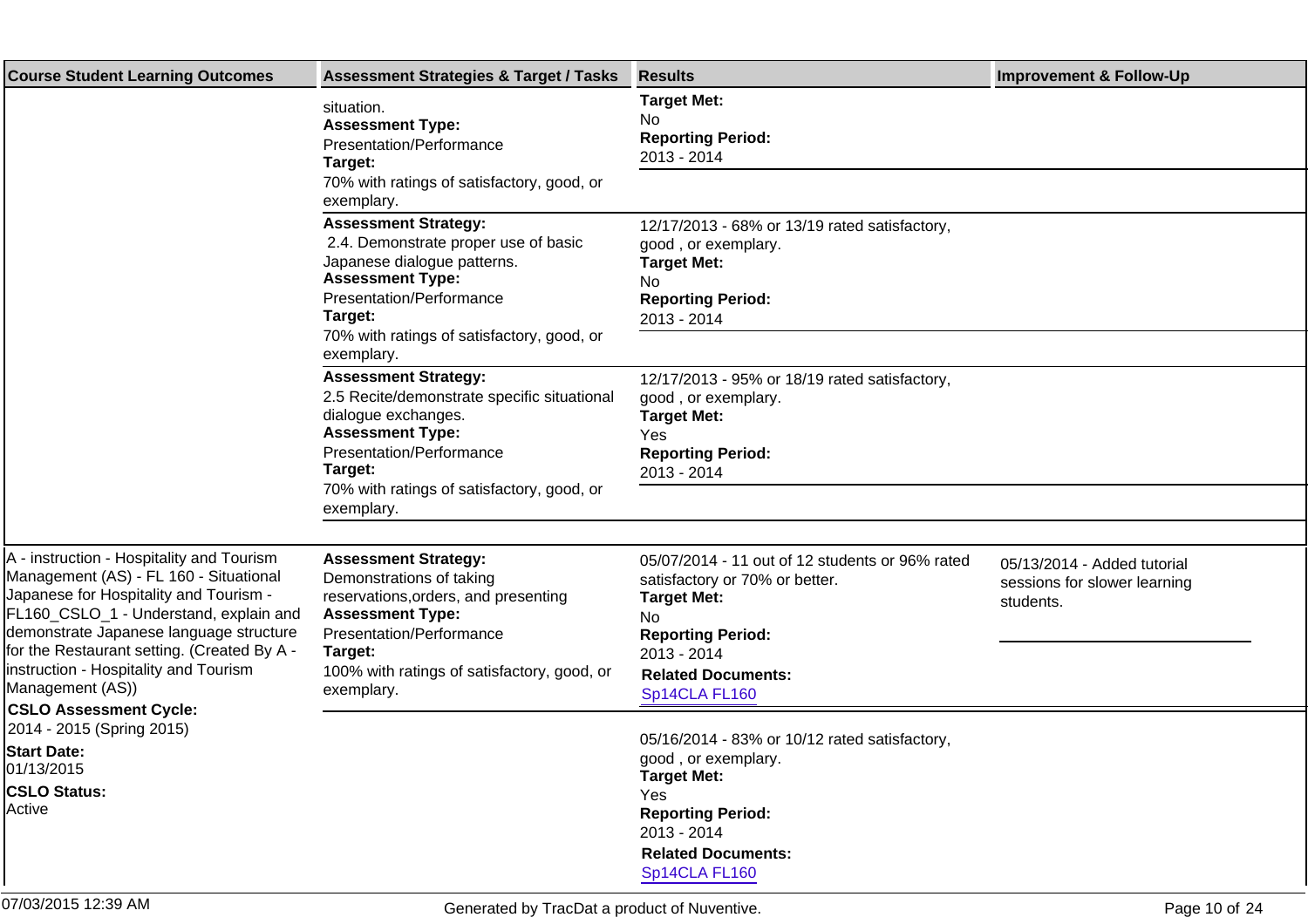| <b>Course Student Learning Outcomes</b>                                                                                                                                                                                                                                                                                                                                                                                                                      | <b>Assessment Strategies &amp; Target / Tasks</b>                                                                                                                                                                                                                                          | <b>Results</b>                                                                                                                                                                                                                                                                                                                                                                                                                                                                                         | <b>Improvement &amp; Follow-Up</b>                              |
|--------------------------------------------------------------------------------------------------------------------------------------------------------------------------------------------------------------------------------------------------------------------------------------------------------------------------------------------------------------------------------------------------------------------------------------------------------------|--------------------------------------------------------------------------------------------------------------------------------------------------------------------------------------------------------------------------------------------------------------------------------------------|--------------------------------------------------------------------------------------------------------------------------------------------------------------------------------------------------------------------------------------------------------------------------------------------------------------------------------------------------------------------------------------------------------------------------------------------------------------------------------------------------------|-----------------------------------------------------------------|
|                                                                                                                                                                                                                                                                                                                                                                                                                                                              |                                                                                                                                                                                                                                                                                            | 12/17/2013 - 82% or 9/11 rated satisfactory, good,<br>or exemplary.<br><b>Target Met:</b><br>Yes<br><b>Reporting Period:</b><br>2013 - 2014<br><b>Related Documents:</b><br><b>F13CLA FL160</b>                                                                                                                                                                                                                                                                                                        |                                                                 |
| A - instruction - Hospitality and Tourism<br>Management (AS) - FL 160 - Situational<br>Japanese for Hospitality and Tourism -<br>FL160_CSLO_2 - Understand, explain and<br>demonstrate Japanese language structure<br>for the Hotel setting. (Created By A -<br>instruction - Hospitality and Tourism<br>Management (AS))<br><b>CSLO Assessment Cycle:</b><br>2014 - 2015 (Spring 2015)<br><b>Start Date:</b><br>01/13/2015<br><b>CSLO Status:</b><br>Active | <b>Assessment Strategy:</b><br>Demonstration tests including taking<br>reservations, welcoming guests, and<br>checking in/out of guests in a hotel setting.<br><b>Assessment Type:</b><br>Presentation/Performance<br>Target:<br>100% with ratings of satisfactory, good, or<br>exemplary. | 05/07/2014 - 11 out of 12 students or 96% rated<br>satisfactory or 70% or better.<br><b>Target Met:</b><br>No<br><b>Reporting Period:</b><br>2013 - 2014<br><b>Related Documents:</b><br>Sp14CLA FL160<br>05/16/2014 - 92% or 11/12 rated satisfactory,<br>good, or exemplary.<br><b>Target Met:</b><br>Yes<br><b>Reporting Period:</b><br>2013 - 2014<br>12/17/2013 - 91% or 10/11 rated satisfactory,<br>good, or exemplary.<br><b>Target Met:</b><br>Yes<br><b>Reporting Period:</b><br>2013 - 2014 | 05/13/2014 - Tutorial sessions for<br>slower learning students. |
| A - instruction - Hospitality and Tourism<br>Management (AS) - HTM 110 - Introduction<br>to Hospitality and Tourism -<br>HTM110_CSLO_2 - Identify and explain the<br>economic, cultural and environmental<br>impacts of the hospitality and tourism<br>industries. (Created By A - instruction -<br>Hospitality and Tourism Management (AS))                                                                                                                 | <b>Assessment Strategy:</b><br>2.2 Identify and explain the cultural impacts<br>of tourism development.<br><b>Assessment Type:</b><br>Presentation/Performance                                                                                                                             | 12/10/2013 - P1 Section: 100% achieved 70% or<br>better; P2 Section: 90% achieved 70% or better.<br><b>Target Met:</b><br>Yes<br><b>Reporting Period:</b><br>2013 - 2014                                                                                                                                                                                                                                                                                                                               |                                                                 |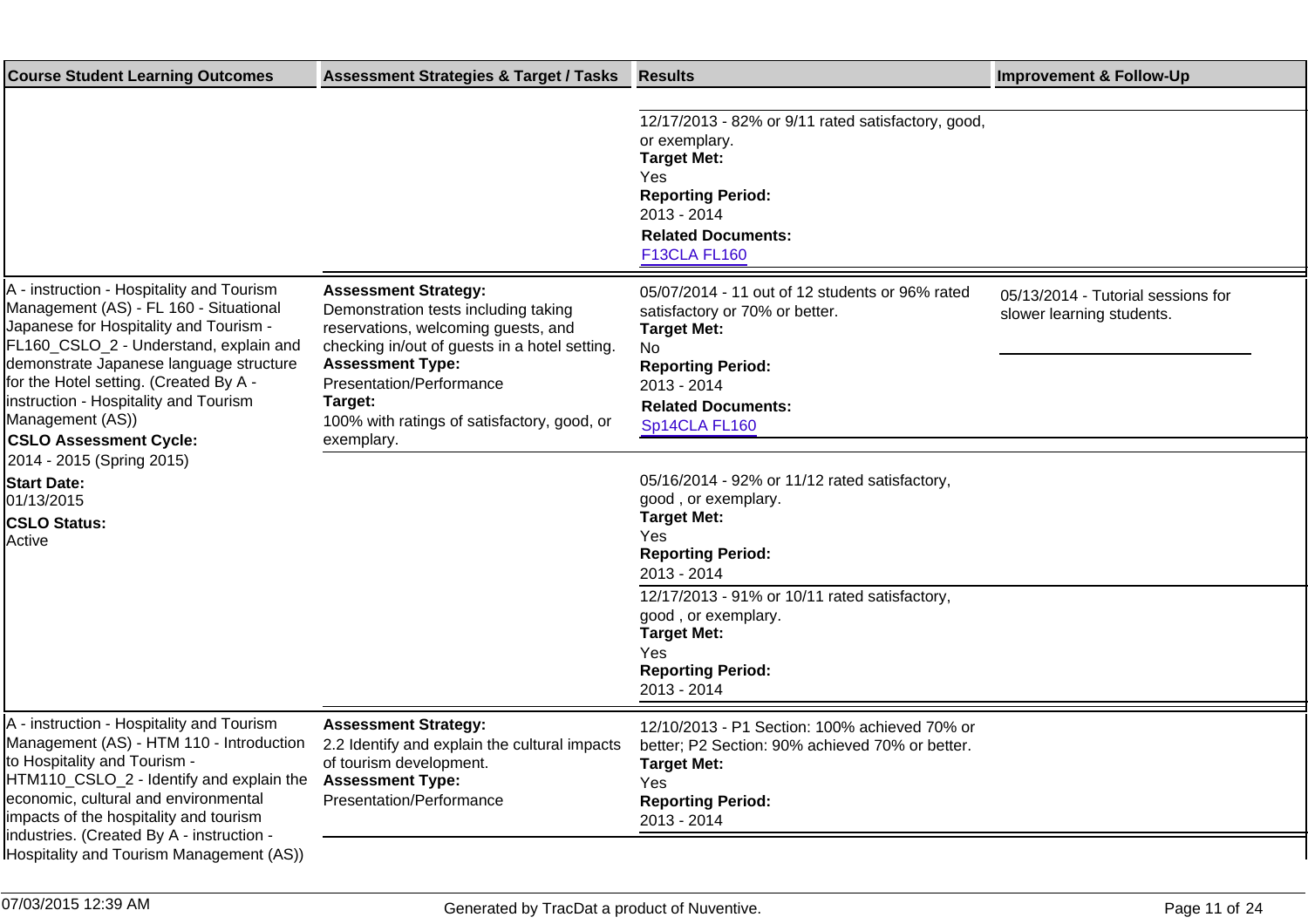| <b>Course Student Learning Outcomes</b>                                                                                                                                                                                                                                                                 | <b>Assessment Strategies &amp; Target / Tasks</b>                                                                                                                                                                                            | <b>Results</b>                                                                                                                                                         | <b>Improvement &amp; Follow-Up</b> |
|---------------------------------------------------------------------------------------------------------------------------------------------------------------------------------------------------------------------------------------------------------------------------------------------------------|----------------------------------------------------------------------------------------------------------------------------------------------------------------------------------------------------------------------------------------------|------------------------------------------------------------------------------------------------------------------------------------------------------------------------|------------------------------------|
| <b>CSLO Assessment Cycle:</b><br>2014 - 2015 (Fall 2014)<br><b>Start Date:</b><br>08/12/2014<br><b>CSLO Status:</b><br>Active                                                                                                                                                                           |                                                                                                                                                                                                                                              |                                                                                                                                                                        |                                    |
| A - instruction - Hospitality and Tourism<br>Management (AS) - HTM 110 - Introduction<br>to Hospitality and Tourism -<br>HTM110_CSLO_3 - Describe the role of<br>international hospitality and tourism<br>organizations, bureaus, authorities. (Created<br>By A - instruction - Hospitality and Tourism | <b>Assessment Strategy:</b><br>3.3. Identify and explain the roles of FSM<br>state and national tourism authorities.<br><b>Assessment Type:</b><br>Research                                                                                  | 12/09/2013 - P1 Section: 89% achieved 70% or<br>better; P2 Section: 90% achieve 70% or better.<br><b>Target Met:</b><br>Yes<br><b>Reporting Period:</b><br>2013 - 2014 |                                    |
| Management (AS))<br><b>CSLO Assessment Cycle:</b><br>2014 - 2015 (Fall 2014)                                                                                                                                                                                                                            |                                                                                                                                                                                                                                              |                                                                                                                                                                        |                                    |
| <b>Start Date:</b><br>08/12/2014                                                                                                                                                                                                                                                                        |                                                                                                                                                                                                                                              |                                                                                                                                                                        |                                    |
| <b>CSLO Status:</b><br>Active                                                                                                                                                                                                                                                                           |                                                                                                                                                                                                                                              |                                                                                                                                                                        |                                    |
| A - instruction - Hospitality and Tourism<br>Management (AS) - HTM 120 - Introduction<br>to World Tourism - HTM120_CSLO_1 -<br>Identify the interdependent components of<br>the international travel and tourism system.<br>(Created By A - instruction - Hospitality and                               | <b>Assessment Strategy:</b><br>1.3 Define the meaning of the major<br>international and local tourism markets.<br><b>Assessment Type:</b><br>Research                                                                                        | 05/13/2014 - 95% or 18 out 19 students achieved<br>70% or better.<br><b>Target Met:</b><br>Yes<br><b>Reporting Period:</b><br>2013 - 2014                              |                                    |
| Tourism Management (AS))<br><b>CSLO Assessment Cycle:</b><br>2014 - 2015 (Spring 2015)                                                                                                                                                                                                                  |                                                                                                                                                                                                                                              |                                                                                                                                                                        |                                    |
| <b>Start Date:</b><br>01/13/2015                                                                                                                                                                                                                                                                        |                                                                                                                                                                                                                                              |                                                                                                                                                                        |                                    |
| <b>CSLO Status:</b><br>Active                                                                                                                                                                                                                                                                           |                                                                                                                                                                                                                                              |                                                                                                                                                                        |                                    |
| A - instruction - Hospitality and Tourism<br>Management (AS) - HTM 120 - Introduction<br>to World Tourism - HTM120_CSLO_2 -<br>Identify the accepted definitions for tourism<br>development strategies (Created By A -<br>instruction - Hospitality and Tourism<br>Management (AS))                     | <b>Assessment Strategy:</b><br>2.3 Explain the progress of tourism<br>development strategies interrelated to the<br>components of the hospitality and tourism<br>industry of the FSM.<br><b>Assessment Type:</b><br>Presentation/Performance | 05/13/2014 - 74% or 14 out of 19 achieved 70% or<br>better.<br><b>Target Met:</b><br>Yes<br><b>Reporting Period:</b><br>2013 - 2014                                    |                                    |
| 07/03/2015 12:39 AM                                                                                                                                                                                                                                                                                     | Generated by TracDat a product of Nuventive.                                                                                                                                                                                                 |                                                                                                                                                                        | Page 12 of 24                      |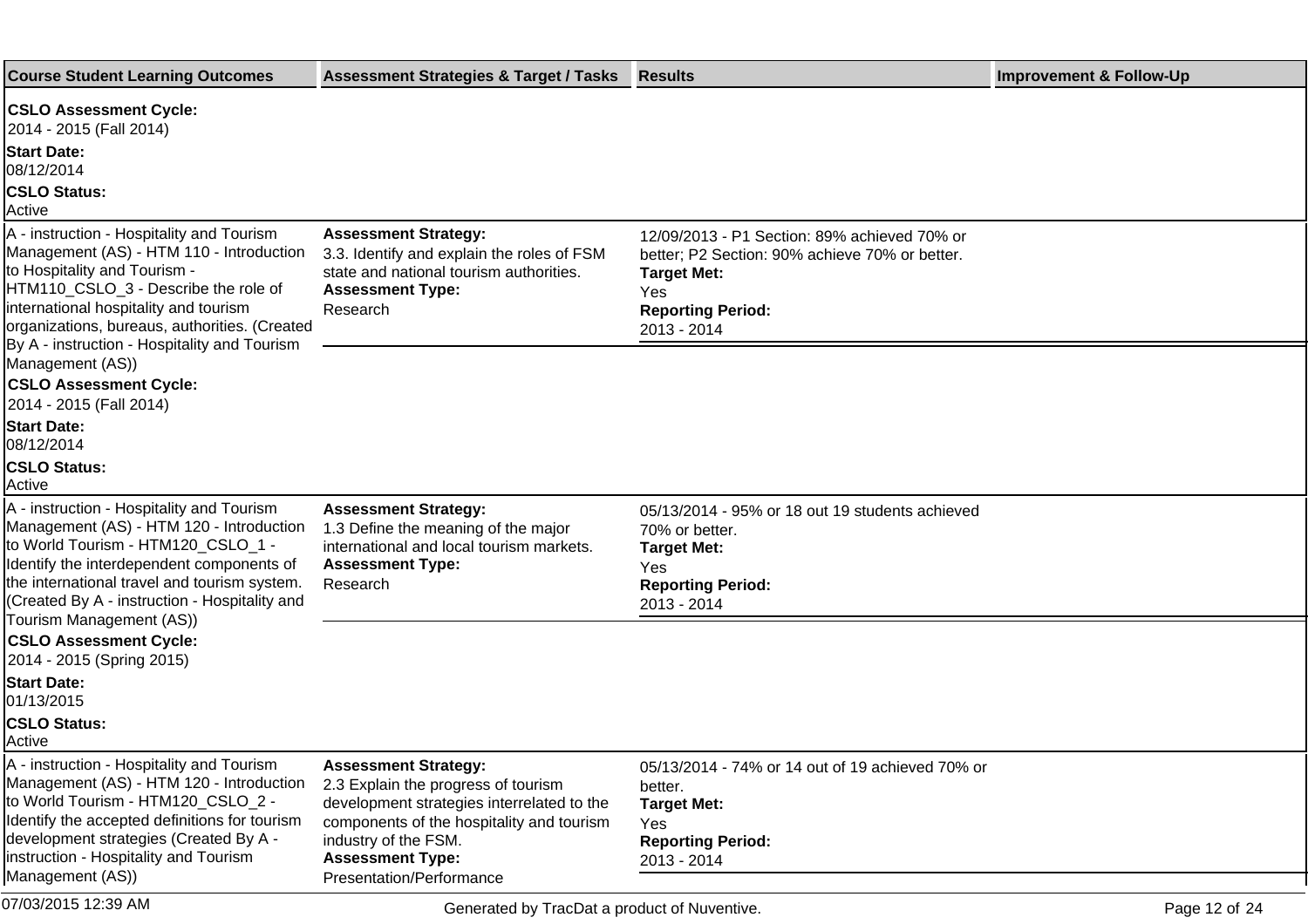| <b>Course Student Learning Outcomes</b>                                                                                                                                                                                                                                   | <b>Assessment Strategies &amp; Target / Tasks</b>                                                                                                                                | <b>Results</b>                                                                                                                      | <b>Improvement &amp; Follow-Up</b> |
|---------------------------------------------------------------------------------------------------------------------------------------------------------------------------------------------------------------------------------------------------------------------------|----------------------------------------------------------------------------------------------------------------------------------------------------------------------------------|-------------------------------------------------------------------------------------------------------------------------------------|------------------------------------|
| <b>CSLO Assessment Cycle:</b><br>2014 - 2015 (Spring 2015)<br><b>Start Date:</b><br>01/13/2015<br><b>CSLO Status:</b><br>Active                                                                                                                                           |                                                                                                                                                                                  |                                                                                                                                     |                                    |
| A - instruction - Hospitality and Tourism<br>Management (AS) - HTM 120 - Introduction<br>to World Tourism - HTM120_CSLO_3 -<br>Identify and explain the economic, cultural<br>and environmental impacts of tourism.<br>(Created By A - instruction - Hospitality and      | <b>Assessment Strategy:</b><br>3.2 Explain the cultural impacts and<br>environmental impacts of mass tourism<br>development.<br><b>Assessment Type:</b><br>Exam/Quiz - In Course | 05/13/2014 - 95% or 18 out 19 achieved 70% or<br>better.<br><b>Target Met:</b><br>Yes<br><b>Reporting Period:</b><br>2013 - 2014    |                                    |
| Tourism Management (AS))<br><b>CSLO Assessment Cycle:</b><br>2014 - 2015 (Spring 2015)<br><b>Start Date:</b><br>01/13/2015<br><b>CSLO Status:</b><br>Active                                                                                                               |                                                                                                                                                                                  |                                                                                                                                     |                                    |
| A - instruction - Hospitality and Tourism<br>Management (AS) - HTM 120 - Introduction<br>to World Tourism - HTM120_CSLO_4 -<br>Explain the history of the international<br>tourism industry and related current world<br>tourism situations and trends of this history    | <b>Assessment Strategy:</b><br>4.3 Identify employment opportunities within<br>national and state authorities.<br><b>Assessment Type:</b><br>Exam/Quiz - In Course               | 05/13/2014 - 95% or 18 out of 19 achieved 70% or<br>better.<br><b>Target Met:</b><br>Yes<br><b>Reporting Period:</b><br>2013 - 2014 |                                    |
| and the role of the national and state<br>authorities. (Created By A - instruction -<br>Hospitality and Tourism Management (AS))<br><b>CSLO Assessment Cycle:</b><br>2014 - 2015 (Spring 2015)                                                                            |                                                                                                                                                                                  |                                                                                                                                     |                                    |
| <b>Start Date:</b><br>01/13/2015<br><b>CSLO Status:</b><br>Active                                                                                                                                                                                                         |                                                                                                                                                                                  |                                                                                                                                     |                                    |
| A - instruction - Hospitality and Tourism<br>Management (AS) - HTM 120 - Introduction<br>to World Tourism - CSLO#5 - Value<br>sustainable tourism development as a<br>philosophical approach to creating a more<br>prosperous future for small-island developing Research | <b>Assessment Strategy:</b><br>5.3 Explain and relate the value of<br>sustainable tourism development to all<br>tourist attraction support services.<br><b>Assessment Type:</b>  | 05/13/2014 - 84% or 16 out of 19 achieved 70% or<br>better.<br><b>Target Met:</b><br>Yes<br><b>Reporting Period:</b>                |                                    |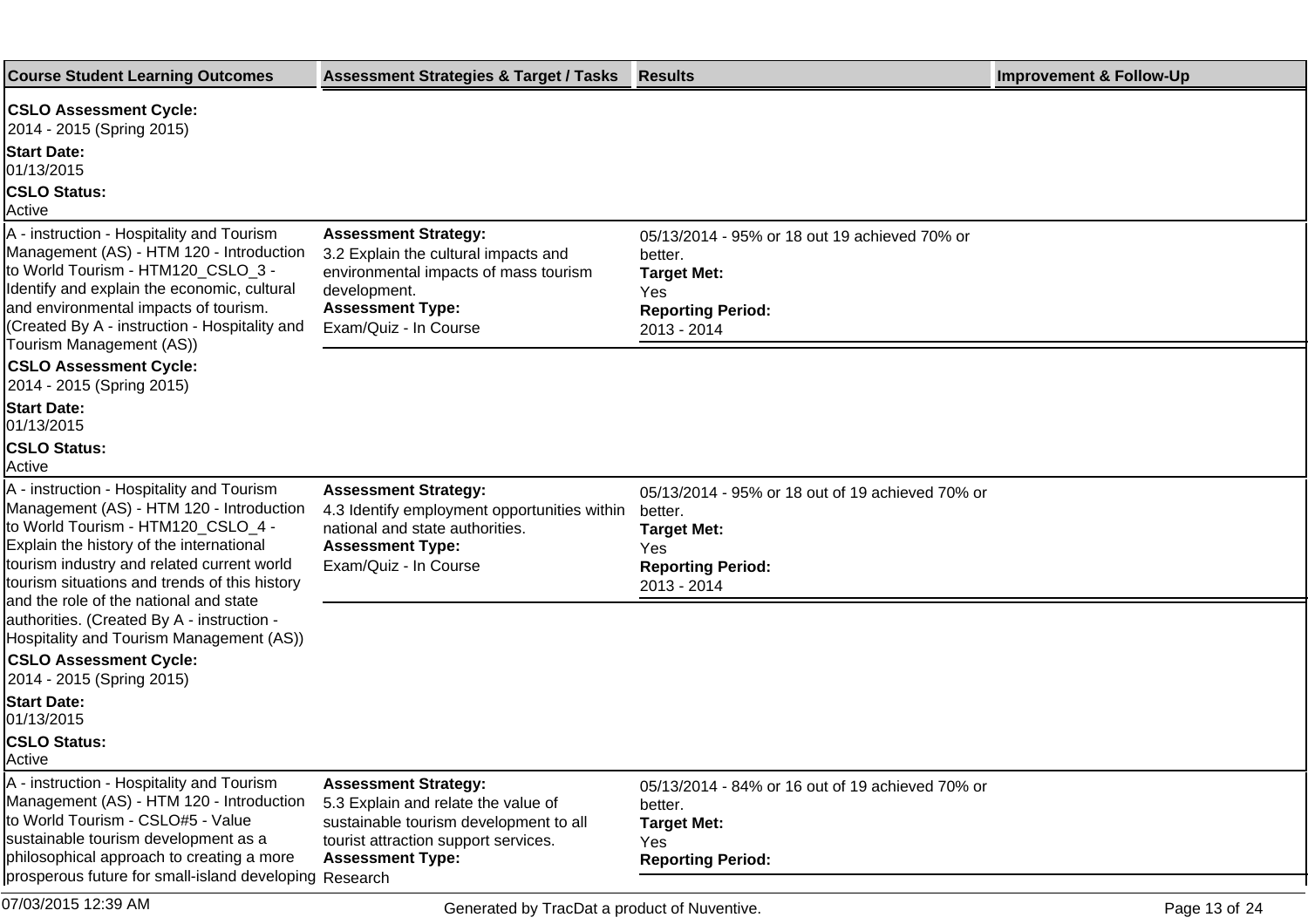| <b>Assessment Strategies &amp; Target / Tasks</b>                                                                                                                                                                                                                                         | <b>Results</b>                                                                                                                           | <b>Improvement &amp; Follow-Up</b> |
|-------------------------------------------------------------------------------------------------------------------------------------------------------------------------------------------------------------------------------------------------------------------------------------------|------------------------------------------------------------------------------------------------------------------------------------------|------------------------------------|
|                                                                                                                                                                                                                                                                                           | 2013 - 2014                                                                                                                              |                                    |
|                                                                                                                                                                                                                                                                                           |                                                                                                                                          |                                    |
| <b>Assessment Strategy:</b><br>1.1 Define and understand the historical<br>development of the lodging industry based<br>on size, purpose and location and the need<br>current world lodging to this history. (Created as time passes.<br><b>Assessment Type:</b><br>Exam/Quiz - In Course | 05/13/2014 - 89% or 8 out of 9 achieved 70% or<br>better.<br><b>Target Met:</b><br><b>Yes</b><br><b>Reporting Period:</b><br>2013 - 2014 |                                    |
|                                                                                                                                                                                                                                                                                           |                                                                                                                                          |                                    |
|                                                                                                                                                                                                                                                                                           |                                                                                                                                          |                                    |
| <b>Assessment Strategy:</b><br>2.3 Understand and relate the tasks of line<br>staff in each department within the multi<br>function lodging facility.<br><b>Assessment Type:</b><br>Exam/Quiz - In Course                                                                                 | 05/13/2014 - 89% or 8 out of 9 achieved 70% or<br>better.<br><b>Target Met:</b><br>Yes<br><b>Reporting Period:</b><br>2013 - 2014        |                                    |
|                                                                                                                                                                                                                                                                                           |                                                                                                                                          |                                    |
|                                                                                                                                                                                                                                                                                           |                                                                                                                                          |                                    |
|                                                                                                                                                                                                                                                                                           |                                                                                                                                          |                                    |
| <b>Assessment Strategy:</b><br>3.2. Explain the importance of the<br>application of yield management in the<br>lodging industries.<br><b>Assessment Type:</b><br>Exam/Quiz - In Course                                                                                                    | 05/13/2014 - 89% or 8 out of 9 achieved 70% or<br>better.<br><b>Target Met:</b><br>Yes<br><b>Reporting Period:</b><br>2013 - 2014        |                                    |
|                                                                                                                                                                                                                                                                                           |                                                                                                                                          |                                    |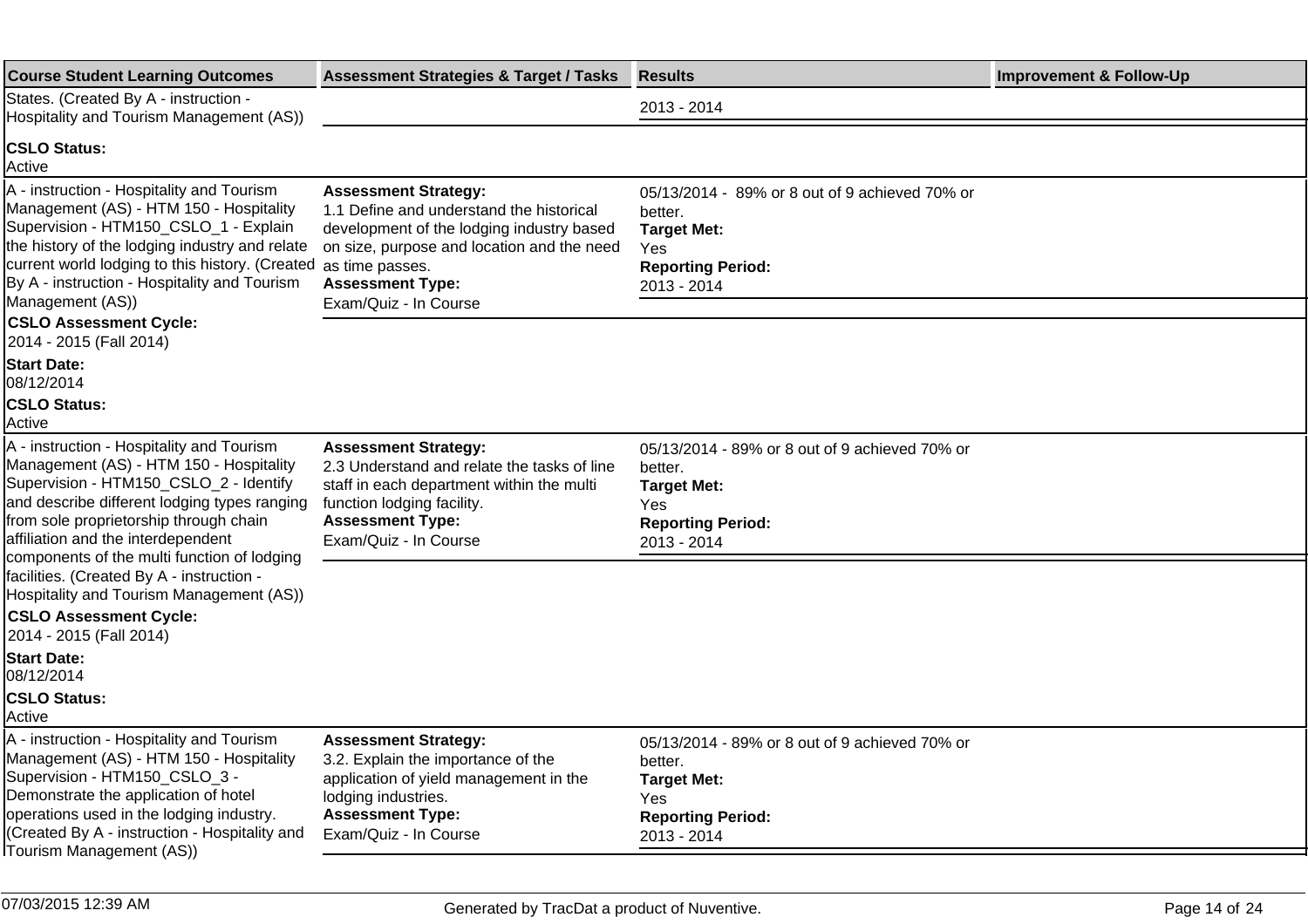| <b>Course Student Learning Outcomes</b>                                                                                                                                                                                                                                                                                                                                                                                                                         | <b>Assessment Strategies &amp; Target / Tasks</b>                                                                                                                                                                                   | <b>Results</b>                                                                                                                                                                                         | <b>Improvement &amp; Follow-Up</b> |
|-----------------------------------------------------------------------------------------------------------------------------------------------------------------------------------------------------------------------------------------------------------------------------------------------------------------------------------------------------------------------------------------------------------------------------------------------------------------|-------------------------------------------------------------------------------------------------------------------------------------------------------------------------------------------------------------------------------------|--------------------------------------------------------------------------------------------------------------------------------------------------------------------------------------------------------|------------------------------------|
| <b>CSLO Assessment Cycle:</b><br>2014 - 2015 (Spring 2015)                                                                                                                                                                                                                                                                                                                                                                                                      |                                                                                                                                                                                                                                     |                                                                                                                                                                                                        |                                    |
| <b>Start Date:</b><br>08/12/2014                                                                                                                                                                                                                                                                                                                                                                                                                                |                                                                                                                                                                                                                                     |                                                                                                                                                                                                        |                                    |
| <b>CSLO Status:</b><br>Active                                                                                                                                                                                                                                                                                                                                                                                                                                   |                                                                                                                                                                                                                                     |                                                                                                                                                                                                        |                                    |
| A - instruction - Hospitality and Tourism<br>Management (AS) - HTM 150 - Hospitality<br>Supervision - HTM150_CSLO_4 - Value<br>sustainable lodging development as a<br>philosophical approach to creating a more<br>prosperous future for each FSM state.                                                                                                                                                                                                       | <b>Assessment Strategy:</b><br>4.2 Identify where successful sustainable<br>lodging development strategies are being<br>utilized and are feasible alternatives to non-<br>sustainable practices.<br><b>Assessment Type:</b>         | 05/13/2014 - 100% or 9 out of 9 achieved 70% or<br>better.<br><b>Target Met:</b><br>Yes<br><b>Reporting Period:</b><br>2013 - 2014                                                                     |                                    |
| (Created By A - instruction - Hospitality and<br>Tourism Management (AS))<br><b>CSLO Assessment Cycle:</b><br>2014 - 2015 (Fall 2014)                                                                                                                                                                                                                                                                                                                           | Project-Individual                                                                                                                                                                                                                  |                                                                                                                                                                                                        |                                    |
| <b>Start Date:</b><br>08/12/2014<br><b>CSLO Status:</b><br>Active                                                                                                                                                                                                                                                                                                                                                                                               |                                                                                                                                                                                                                                     |                                                                                                                                                                                                        |                                    |
| A - instruction - Hospitality and Tourism<br>Management (AS) - HTM 165 - Food<br>Fundamentals and Quantity Cooking -<br>HTM165_CSLO_1 - Identify and explain<br>basic production facility rules for hygiene,<br>food handling safety and personal safety.<br>(Created By A - instruction - Hospitality and<br>Tourism Management (AS))<br><b>CSLO Assessment Cycle:</b><br>2014 - 2015 (Spring 2015)<br><b>Start Date:</b><br>01/13/2015<br><b>CSLO Status:</b> | <b>Assessment Strategy:</b><br>1.1 Recall and identify the general safety<br>rules and procedures for operating in a food<br>production kitchen.<br><b>Assessment Type:</b><br>Exam/Quiz - In Course                                | 12/17/2013 - F13 enrolled, 8/8 scored a passing<br>grade of C or better.<br><b>Target Met:</b><br>Yes<br><b>Reporting Period:</b><br>2013 - 2014                                                       |                                    |
|                                                                                                                                                                                                                                                                                                                                                                                                                                                                 | <b>Assessment Strategy:</b><br>Demonstration to explain and apply proper<br>food handling safety and personal safety<br>procedures in food production facilities.<br><b>Assessment Type:</b><br>Presentation/Performance<br>Target: | 05/13/2014 - 11 out of 13 or 85% of those who<br>completed the course successfully met this SLO at<br>a rate of 70% or better.<br><b>Target Met:</b><br>Yes<br><b>Reporting Period:</b><br>2013 - 2014 |                                    |
| Active                                                                                                                                                                                                                                                                                                                                                                                                                                                          | A passing grade of 70% or better; HTM165<br>students enrolled in fall 2013 and spring<br>2014.                                                                                                                                      | 12/17/2013 - F13 students enrolled, 8/8<br>successfully met SLO with a grade of C or better.<br><b>Target Met:</b><br>Yes<br><b>Reporting Period:</b><br>2013 - 2014                                   |                                    |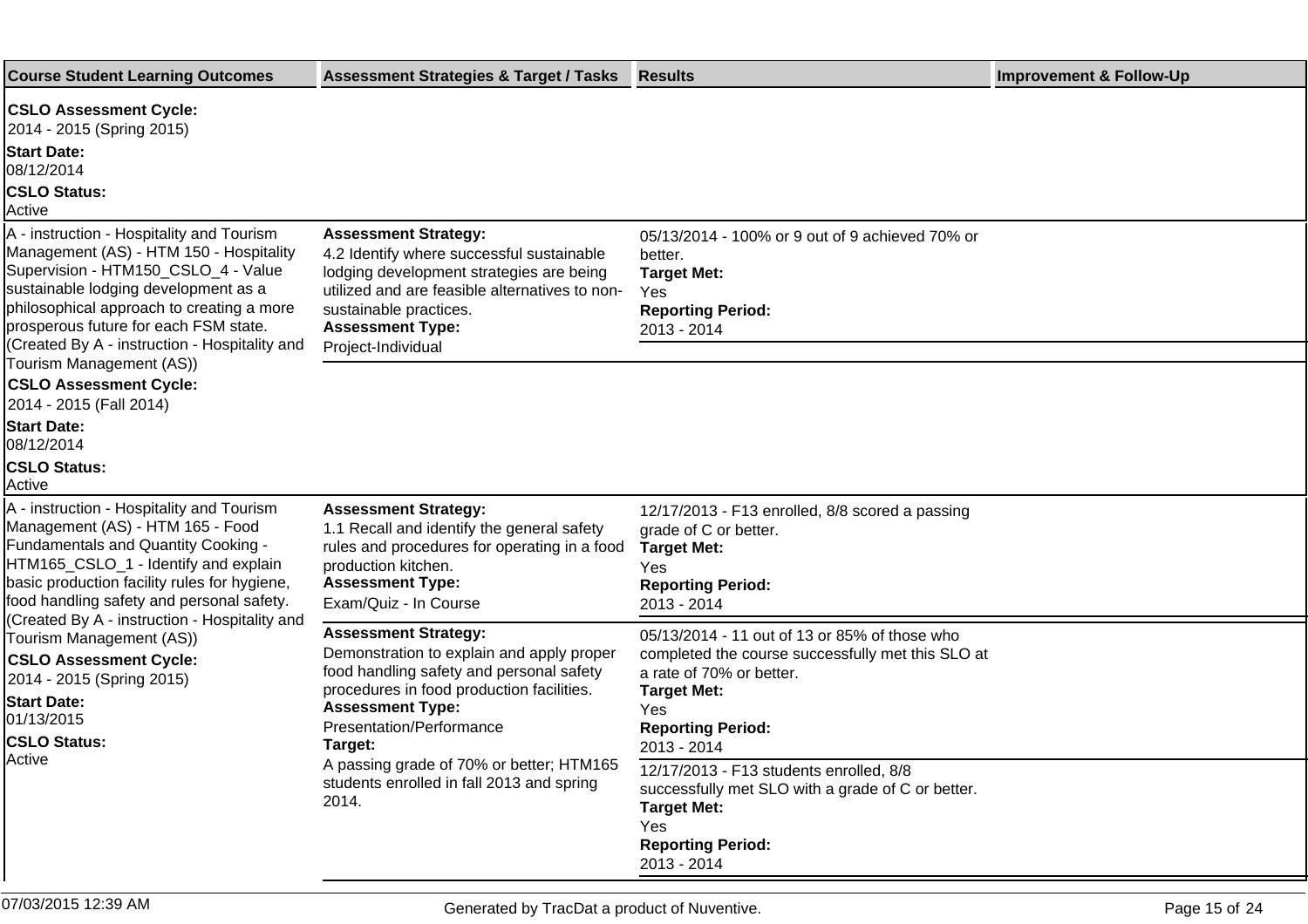| <b>Course Student Learning Outcomes</b>                                                                                                                                                                                                                                                                                                                                                              | <b>Assessment Strategies &amp; Target / Tasks</b>                                                                                                                                                    | <b>Results</b>                                                                                                                                                                                                                                                              | <b>Improvement &amp; Follow-Up</b>                                                                                                                                    |
|------------------------------------------------------------------------------------------------------------------------------------------------------------------------------------------------------------------------------------------------------------------------------------------------------------------------------------------------------------------------------------------------------|------------------------------------------------------------------------------------------------------------------------------------------------------------------------------------------------------|-----------------------------------------------------------------------------------------------------------------------------------------------------------------------------------------------------------------------------------------------------------------------------|-----------------------------------------------------------------------------------------------------------------------------------------------------------------------|
|                                                                                                                                                                                                                                                                                                                                                                                                      |                                                                                                                                                                                                      |                                                                                                                                                                                                                                                                             |                                                                                                                                                                       |
| A - instruction - Hospitality and Tourism<br>Management (AS) - HTM 165 - Food<br>Fundamentals and Quantity Cooking -<br>HTM165_CSLO_2 - Identify the<br>interdependent components of the<br>standardized food service system. (Created<br>By A - instruction - Hospitality and Tourism<br>Management (AS))                                                                                           | <b>Assessment Strategy:</b><br>2.3 Apply knowledge on basic culinary<br>techniques and skills in a full service public<br>restaurant setting.<br><b>Assessment Type:</b><br>Presentation/Performance | 12/17/2013 - F13 students enrolled, 7/8 passed<br>with a C or better.<br><b>Target Met:</b><br>Yes<br><b>Reporting Period:</b><br>2013 - 2014                                                                                                                               | 01/13/2014 - Scheduling of class to<br>be modified from early morning back<br>to the original time of 11:30am-<br>12:55pm to ensure full and timely<br>participation. |
| <b>CSLO Assessment Cycle:</b><br>2014 - 2015 (Spring 2015)                                                                                                                                                                                                                                                                                                                                           |                                                                                                                                                                                                      | 05/13/2014 - 13 out of 13 or 100% of those who                                                                                                                                                                                                                              |                                                                                                                                                                       |
| <b>Start Date:</b><br>01/13/2015                                                                                                                                                                                                                                                                                                                                                                     |                                                                                                                                                                                                      | completed the course successfully met this SL0 at<br>a rate of 70% or better based on 1 quiz, final<br>exam, and demonstration throughout the operation                                                                                                                     |                                                                                                                                                                       |
| <b>CSLO Status:</b><br>Active                                                                                                                                                                                                                                                                                                                                                                        |                                                                                                                                                                                                      | of the Blue Plate Café.<br><b>Target Met:</b><br>Yes<br><b>Reporting Period:</b><br>2013 - 2014                                                                                                                                                                             |                                                                                                                                                                       |
| A - instruction - Hospitality and Tourism<br>Management (AS) - HTM 165 - Food<br>Fundamentals and Quantity Cooking -<br>HTM165_CSLO_3 - Identify the accepted<br>definitions for food groups and be able to<br>explain the nutrient values basic to each.<br>(Created By A - instruction - Hospitality and<br>Tourism Management (AS))<br><b>CSLO Assessment Cycle:</b><br>2014 - 2015 (Spring 2015) |                                                                                                                                                                                                      | 05/13/2014 - 13 out of 13 or 100% of those who<br>completed the course successfully met this SL0 at<br>a rate of 70% or better based on 1 quiz, final<br>exam, 2 assignments, 1 group presentation.<br><b>Target Met:</b><br>Yes<br><b>Reporting Period:</b><br>2013 - 2014 |                                                                                                                                                                       |
| <b>Start Date:</b><br>01/13/2015                                                                                                                                                                                                                                                                                                                                                                     |                                                                                                                                                                                                      |                                                                                                                                                                                                                                                                             |                                                                                                                                                                       |
| <b>CSLO Status:</b><br>Active                                                                                                                                                                                                                                                                                                                                                                        |                                                                                                                                                                                                      |                                                                                                                                                                                                                                                                             |                                                                                                                                                                       |
| A - instruction - Hospitality and Tourism<br>Management (AS) - HTM 165 - Food<br>Fundamentals and Quantity Cooking -<br>HTM165 CSLO 4 - Describe the roles of<br>production staff positions and other staff in<br>the food production facilities. (Created By A -<br>instruction - Hospitality and Tourism                                                                                           |                                                                                                                                                                                                      | 05/13/2014 - 13 out of 13 or 100% of those who<br>completed the course successfully met this SL0 at<br>a rate of 70% or better based on 1 quiz, final<br>exam, and active role demonstrations throughout<br>the operation of the Blue Plate Café.<br><b>Target Met:</b>     |                                                                                                                                                                       |
| 07/03/2015 12:39 AM                                                                                                                                                                                                                                                                                                                                                                                  | Generated by TracDat a product of Nuventive.                                                                                                                                                         |                                                                                                                                                                                                                                                                             | Page 16 of 24                                                                                                                                                         |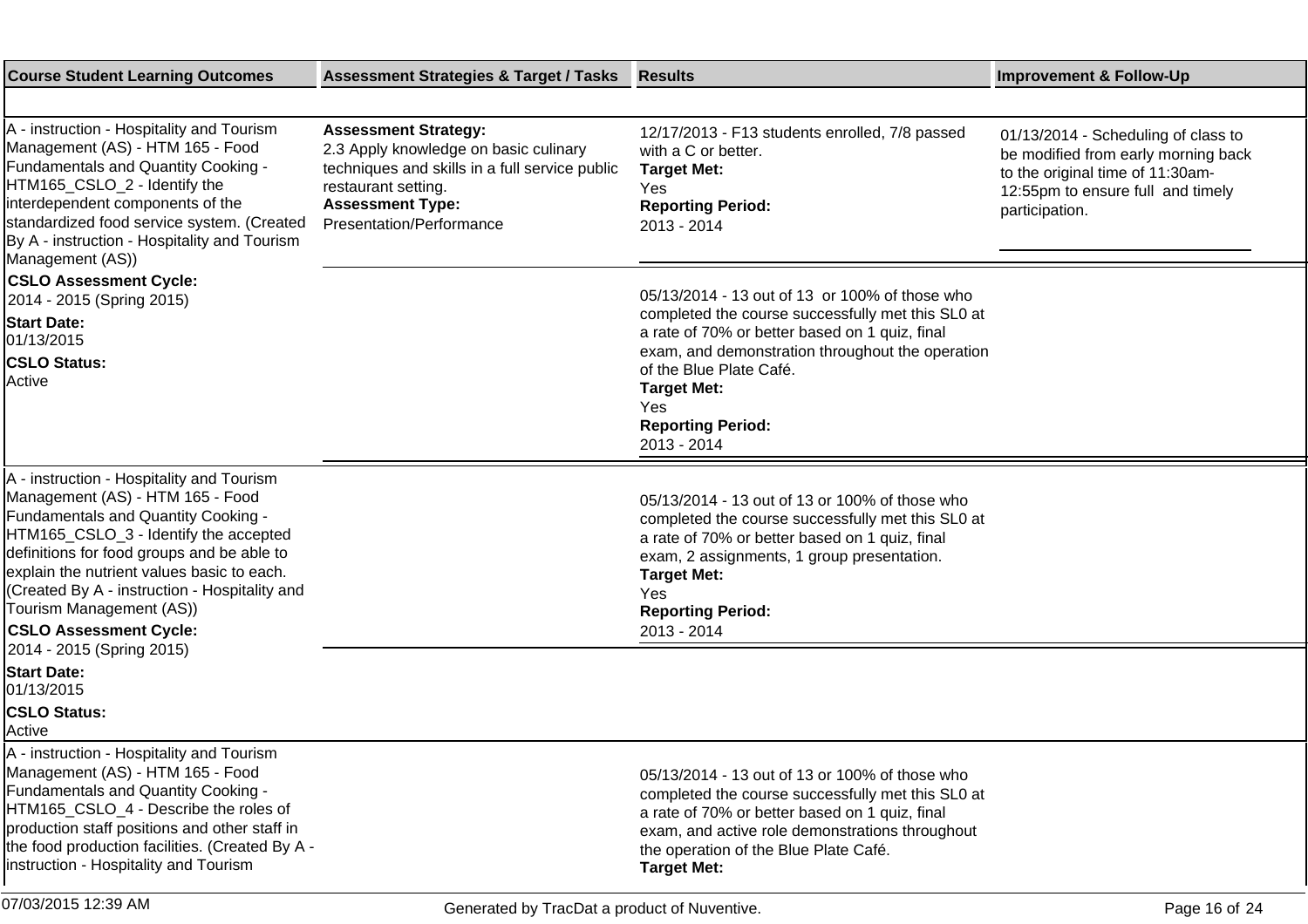| <b>Course Student Learning Outcomes</b>                                                                                                                                                                                                                                                                                                         | <b>Assessment Strategies &amp; Target / Tasks</b>                                                                                                                                                 | <b>Results</b>                                                                                                                                                                                                                                                                                              | <b>Improvement &amp; Follow-Up</b> |
|-------------------------------------------------------------------------------------------------------------------------------------------------------------------------------------------------------------------------------------------------------------------------------------------------------------------------------------------------|---------------------------------------------------------------------------------------------------------------------------------------------------------------------------------------------------|-------------------------------------------------------------------------------------------------------------------------------------------------------------------------------------------------------------------------------------------------------------------------------------------------------------|------------------------------------|
| Management (AS))<br><b>CSLO Assessment Cycle:</b><br>2014 - 2015 (Spring 2015)<br><b>Start Date:</b>                                                                                                                                                                                                                                            |                                                                                                                                                                                                   | Yes<br><b>Reporting Period:</b><br>2013 - 2014                                                                                                                                                                                                                                                              |                                    |
| 01/13/2015<br><b>CSLO Status:</b><br>Active                                                                                                                                                                                                                                                                                                     |                                                                                                                                                                                                   |                                                                                                                                                                                                                                                                                                             |                                    |
| A - instruction - Hospitality and Tourism<br>Management (AS) - HTM 165 - Food<br>Fundamentals and Quantity Cooking -<br>HTM165_CSLO_5 - Value sustainable food<br>production and service techniques. (Created<br>By A - instruction - Hospitality and Tourism<br>Management (AS))<br><b>CSLO Assessment Cycle:</b><br>2014 - 2015 (Spring 2015) |                                                                                                                                                                                                   | 05/13/2014 - 11 out of 13 or 85% of those who<br>completed the course successfully met this SL0 at<br>a rate of 70% or better based on 1 quiz, final<br>exam, and demonstration throughout the operation<br>of the Blue Plate Café.<br><b>Target Met:</b><br>Yes<br><b>Reporting Period:</b><br>2013 - 2014 |                                    |
| <b>Start Date:</b><br>01/13/2015<br><b>CSLO Status:</b><br>Active                                                                                                                                                                                                                                                                               |                                                                                                                                                                                                   |                                                                                                                                                                                                                                                                                                             |                                    |
| A - instruction - Hospitality and Tourism<br>Management (AS) - HTM 170 - Front Office<br>Management - HTM170_CSLO_1 - Identify<br>the independent components of the lodging<br>front desk/front office system. (Created By A                                                                                                                    | <b>Assessment Strategy:</b><br>1.1 Identify and explain the front desk / front<br>office task.<br><b>Assessment Type:</b><br>Exam/Quiz - In Course                                                | 12/09/2013 - 100% achieved 70% or better.<br><b>Target Met:</b><br>Yes<br><b>Reporting Period:</b><br>2013 - 2014                                                                                                                                                                                           |                                    |
| - instruction - Hospitality and Tourism<br>Management (AS))<br><b>CSLO Assessment Cycle:</b><br>2014 - 2015 (Spring 2015)                                                                                                                                                                                                                       |                                                                                                                                                                                                   |                                                                                                                                                                                                                                                                                                             |                                    |
| <b>Start Date:</b><br>01/13/2015<br><b>CSLO Status:</b><br>Active                                                                                                                                                                                                                                                                               |                                                                                                                                                                                                   |                                                                                                                                                                                                                                                                                                             |                                    |
| A - instruction - Hospitality and Tourism<br>Management (AS) - HTM 170 - Front Office<br>Management - HTM170_CSLO_2 - Identify<br>and explain the impacts of the front desk/<br>front office on the overall lodging operation.<br>(Created By A - instruction - Hospitality and                                                                 | <b>Assessment Strategy:</b><br>2.3 Identify and explain the guest<br>experience as related to the skill level of a<br>front desk/front office staff and<br>management.<br><b>Assessment Type:</b> | 12/09/2013 - 100% achieved 70% or better.<br><b>Target Met:</b><br><b>Yes</b><br><b>Reporting Period:</b><br>2013 - 2014                                                                                                                                                                                    |                                    |
| Tourism Management (AS))                                                                                                                                                                                                                                                                                                                        | Exam/Quiz - In Course                                                                                                                                                                             |                                                                                                                                                                                                                                                                                                             |                                    |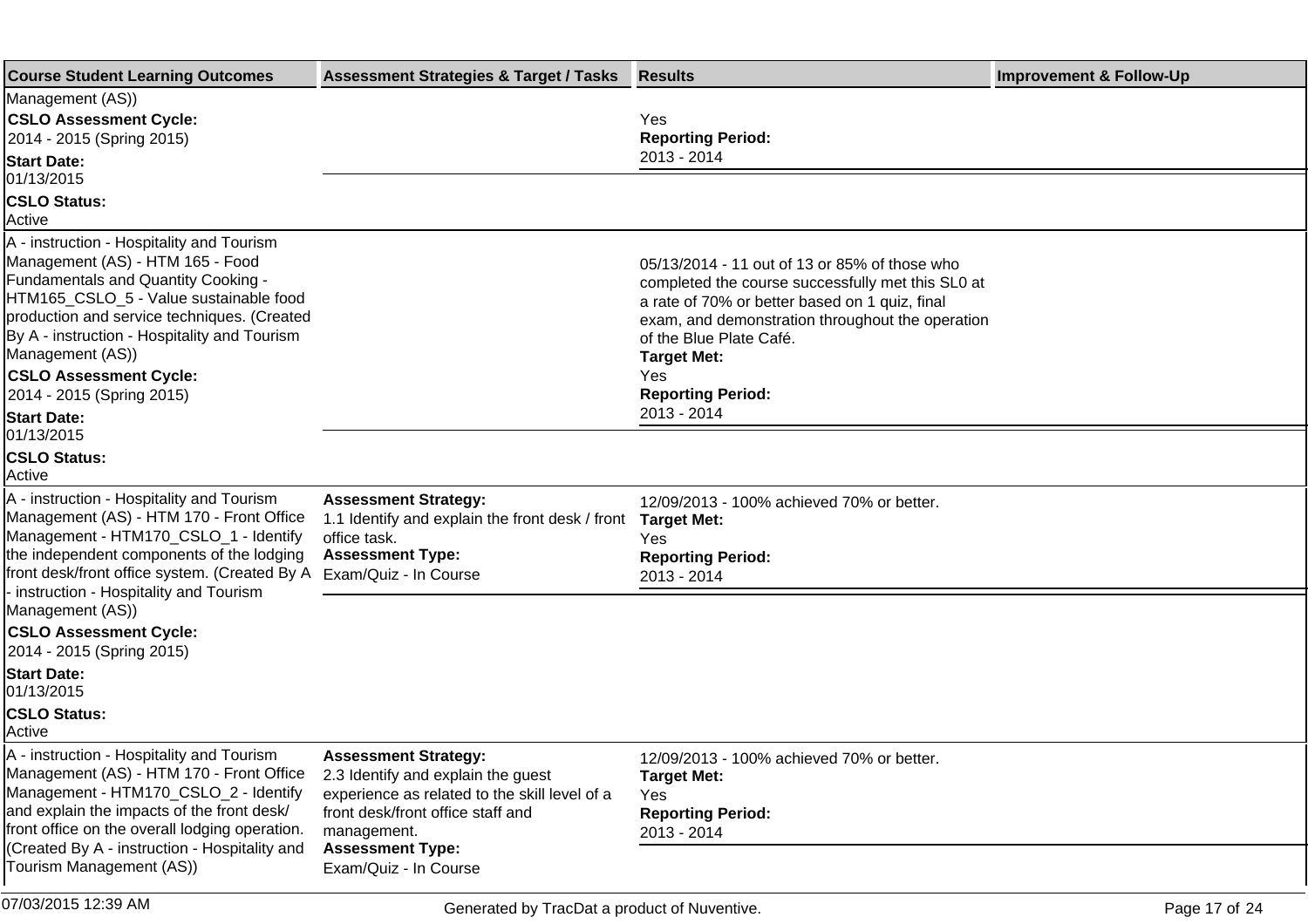| <b>Course Student Learning Outcomes</b>                                                                                                                                                                                                                                                                      | <b>Assessment Strategies &amp; Target / Tasks</b>                                                                                                         | <b>Results</b>                                                                                                                             | <b>Improvement &amp; Follow-Up</b> |
|--------------------------------------------------------------------------------------------------------------------------------------------------------------------------------------------------------------------------------------------------------------------------------------------------------------|-----------------------------------------------------------------------------------------------------------------------------------------------------------|--------------------------------------------------------------------------------------------------------------------------------------------|------------------------------------|
| <b>CSLO Assessment Cycle:</b>                                                                                                                                                                                                                                                                                |                                                                                                                                                           |                                                                                                                                            |                                    |
| 2014 - 2015 (Spring 2015)                                                                                                                                                                                                                                                                                    |                                                                                                                                                           |                                                                                                                                            |                                    |
| <b>Start Date:</b><br>01/13/2015                                                                                                                                                                                                                                                                             |                                                                                                                                                           |                                                                                                                                            |                                    |
| <b>CSLO Status:</b><br>Active                                                                                                                                                                                                                                                                                |                                                                                                                                                           |                                                                                                                                            |                                    |
| A - instruction - Hospitality and Tourism<br>Management (AS) - HTM 170 - Front Office<br>Management - HTM170_CSLO_3 - Apply<br>and explain skills necessary to seek<br>employment in front desk/front office                                                                                                 | <b>Assessment Strategy:</b><br>3.1 Correctly perform all front desk position<br>skill sets.<br><b>Assessment Type:</b><br><b>Presentation/Performance</b> | 12/09/2013 - 92% achieved 70% or better.<br><b>Target Met:</b><br>Yes<br><b>Reporting Period:</b><br>2013 - 2014                           |                                    |
| supervision and management. (Created By A<br>- instruction - Hospitality and Tourism<br>Management (AS))<br><b>CSLO Assessment Cycle:</b><br>2014 - 2015 (Spring 2015)                                                                                                                                       |                                                                                                                                                           |                                                                                                                                            |                                    |
| <b>Start Date:</b><br>01/13/2015                                                                                                                                                                                                                                                                             |                                                                                                                                                           |                                                                                                                                            |                                    |
| <b>CSLO Status:</b><br>Active                                                                                                                                                                                                                                                                                |                                                                                                                                                           |                                                                                                                                            |                                    |
| A - instruction - Hospitality and Tourism<br>Management (AS) - HTM 170 - Front Office<br>Management - HTM170_CSLO_4 - Explain<br>and perform the night audit function.<br>(Created By A - instruction - Hospitality and                                                                                      | <b>Assessment Strategy:</b><br>4.4 Evaluate and review the hotel financial<br>activities daily.<br><b>Assessment Type:</b><br>Exam/Quiz - In Course       | 12/09/2013 - 92% achieved 70% or better.<br><b>Target Met:</b><br>Yes<br><b>Reporting Period:</b><br>2013 - 2014                           |                                    |
| Tourism Management (AS))<br><b>CSLO Assessment Cycle:</b><br>2014 - 2015 (Spring 2015)                                                                                                                                                                                                                       |                                                                                                                                                           |                                                                                                                                            |                                    |
| <b>Start Date:</b><br>01/13/2015                                                                                                                                                                                                                                                                             |                                                                                                                                                           |                                                                                                                                            |                                    |
| <b>CSLO Status:</b><br>Active                                                                                                                                                                                                                                                                                |                                                                                                                                                           |                                                                                                                                            |                                    |
| A - instruction - Hospitality and Tourism<br>Management (AS) - HTM 220 - Food and<br>Beverage Management - HTM220_CSLO_1<br>- Demonstrate the role of customer service in Assessment Type:<br>food and beverage operation. (Created By A Presentation/Performance<br>- instruction - Hospitality and Tourism | <b>Assessment Strategy:</b><br>1.2. Demonstrate front of the house table<br>services skills.                                                              | 05/13/2014 - 100% or 9 out of 9 students achieved<br>70% or better<br><b>Target Met:</b><br>Yes<br><b>Reporting Period:</b><br>2013 - 2014 |                                    |
| Management (AS))                                                                                                                                                                                                                                                                                             |                                                                                                                                                           |                                                                                                                                            |                                    |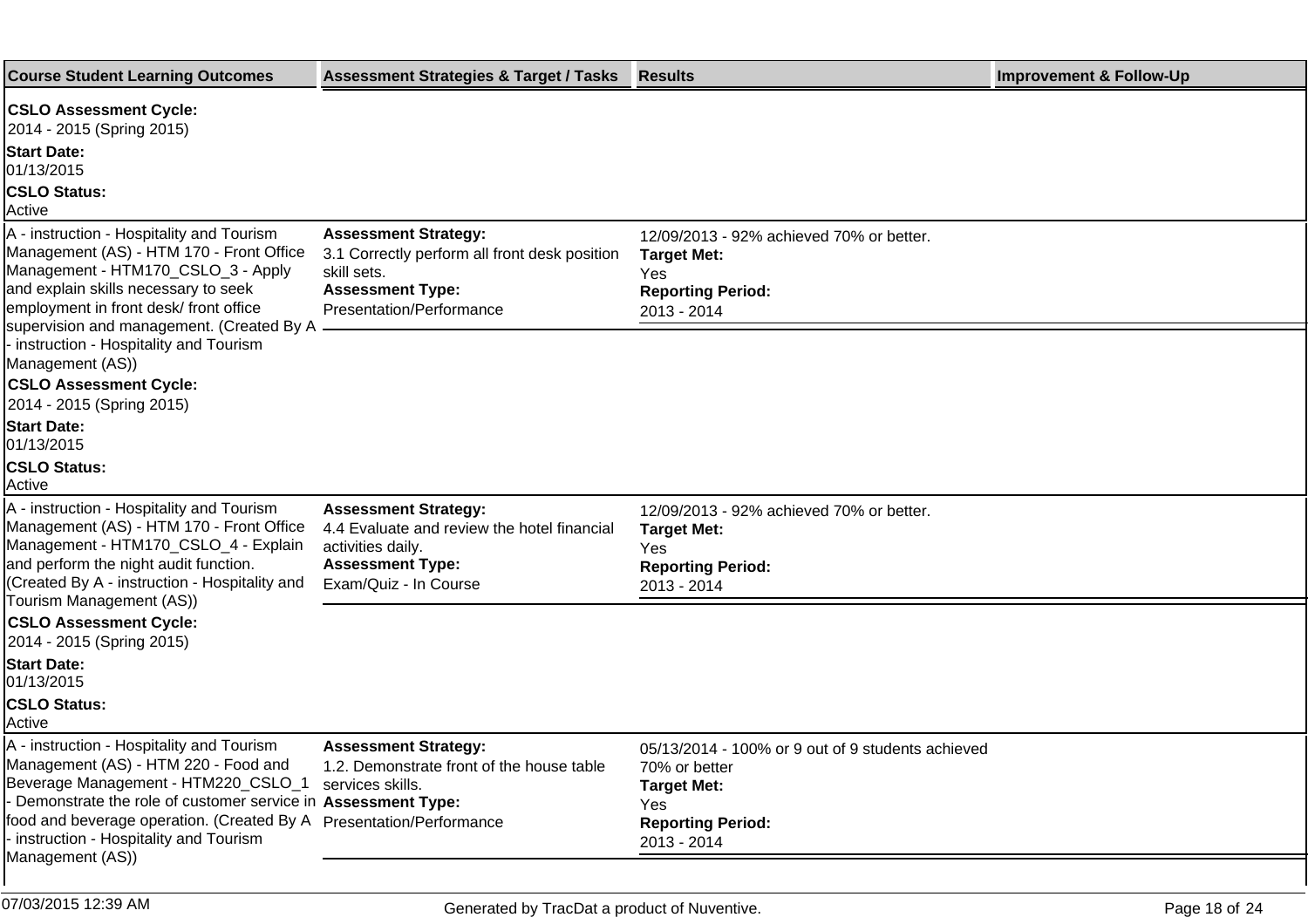| <b>Course Student Learning Outcomes</b>                                                                                                                                                                                                                      | <b>Assessment Strategies &amp; Target / Tasks</b>                                                                                                         | <b>Results</b>                                                                                                  | <b>Improvement &amp; Follow-Up</b> |
|--------------------------------------------------------------------------------------------------------------------------------------------------------------------------------------------------------------------------------------------------------------|-----------------------------------------------------------------------------------------------------------------------------------------------------------|-----------------------------------------------------------------------------------------------------------------|------------------------------------|
| <b>CSLO Assessment Cycle:</b><br>2014 - 2015 (Fall 2014)                                                                                                                                                                                                     | <b>Assessment Strategy:</b><br>1.4. Demonstrate quality customer service<br>skills in the HTM restaurant laboratory.                                      | 05/13/2014 - 9 out of 9 students passed<br><b>Target Met:</b><br>Yes                                            |                                    |
| <b>Start Date:</b><br>08/12/2014                                                                                                                                                                                                                             | <b>Assessment Type:</b><br>Presentation/Performance                                                                                                       | <b>Reporting Period:</b><br>2013 - 2014                                                                         |                                    |
| <b>CSLO Status:</b><br>Active                                                                                                                                                                                                                                |                                                                                                                                                           |                                                                                                                 |                                    |
| A - instruction - Hospitality and Tourism<br>Management (AS) - HTM 220 - Food and<br>Beverage Management - HTM220_CSLO_2<br>- Apply management skills needed in a food<br>service production. (Created By A -                                                | <b>Assessment Strategy:</b><br>2.2. Resolve problems related to managing<br>food and beverage operation.<br><b>Assessment Type:</b><br>Written Assignment | 05/13/2014 - 7 out of 9 students passed<br><b>Target Met:</b><br>Yes<br><b>Reporting Period:</b><br>2013 - 2014 |                                    |
| Instruction - Hospitality and Tourism<br>Management (AS))<br><b>CSLO Assessment Cycle:</b><br>2014 - 2015 (Fall 2014)                                                                                                                                        |                                                                                                                                                           |                                                                                                                 |                                    |
| <b>Start Date:</b><br>08/12/2014                                                                                                                                                                                                                             |                                                                                                                                                           |                                                                                                                 |                                    |
| <b>CSLO Status:</b><br>Active                                                                                                                                                                                                                                |                                                                                                                                                           |                                                                                                                 |                                    |
| A - instruction - Hospitality and Tourism<br>Management (AS) - HTM 220 - Food and<br>Beverage Management - HTM220_CSLO_3<br>- Explain the service requirements of food<br>service. (Created By A - instruction -<br>Hospitality and Tourism Management (AS)) | <b>Assessment Strategy:</b><br>3.3. Explain F & B system planning.<br><b>Assessment Type:</b><br>Exam/Quiz - In Course                                    | 05/13/2014 - 8 out of 9 students passed<br><b>Target Met:</b><br>Yes<br><b>Reporting Period:</b><br>2013 - 2014 |                                    |
| <b>CSLO Assessment Cycle:</b><br>2014 - 2015 (Fall 2014)                                                                                                                                                                                                     |                                                                                                                                                           |                                                                                                                 |                                    |
| <b>Start Date:</b><br>08/12/2014                                                                                                                                                                                                                             |                                                                                                                                                           |                                                                                                                 |                                    |
| <b>CSLO Status:</b><br>Active                                                                                                                                                                                                                                |                                                                                                                                                           |                                                                                                                 |                                    |
| A - instruction - Hospitality and Tourism<br>Management (AS) - HTM 220 - Food and<br>Beverage Management - HTM220_CSLO_4<br>- Develop a food and beverage concept.<br>(Created By A - instruction - Hospitality and<br>Tourism Management (AS))              | <b>Assessment Strategy:</b><br>4.2. Create a lay-out and presentation of a<br>menu card.<br><b>Assessment Type:</b><br>Presentation/Performance           | 05/13/2014 - 8 out of 9 students passed<br><b>Target Met:</b><br>Yes<br><b>Reporting Period:</b><br>2013 - 2014 |                                    |
| <b>CSLO Assessment Cycle:</b><br>2014 - 2015 (Fall 2014)                                                                                                                                                                                                     |                                                                                                                                                           |                                                                                                                 |                                    |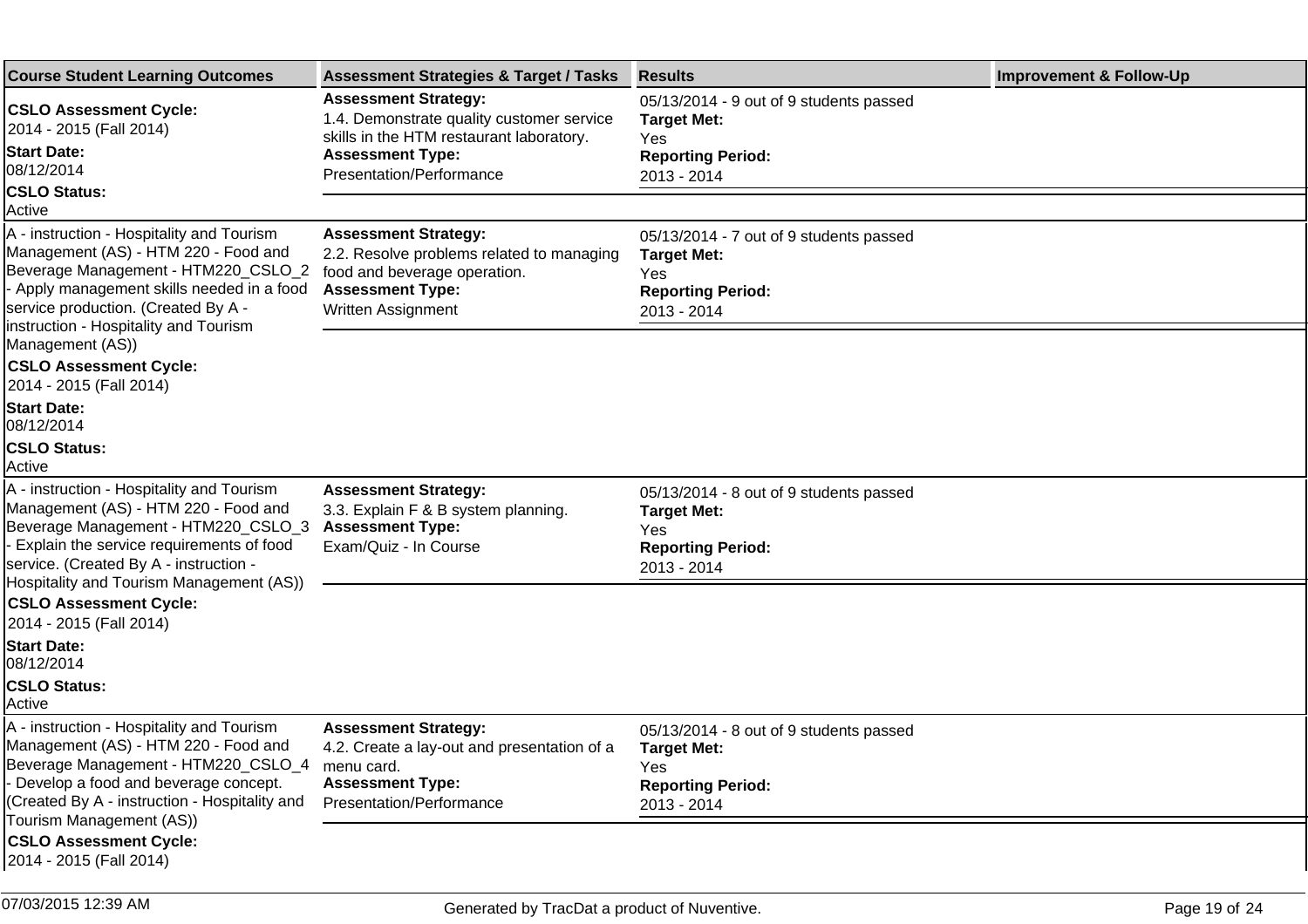| <b>Course Student Learning Outcomes</b>                                                                                                                                                                                                                                                                                                                                                                                                                          | <b>Assessment Strategies &amp; Target / Tasks</b>                                                                                                                                                                                  | Results                                                                                                                                                                                                                                                                                                                                                                                                                                                                                                           | <b>Improvement &amp; Follow-Up</b>                                                                                                              |
|------------------------------------------------------------------------------------------------------------------------------------------------------------------------------------------------------------------------------------------------------------------------------------------------------------------------------------------------------------------------------------------------------------------------------------------------------------------|------------------------------------------------------------------------------------------------------------------------------------------------------------------------------------------------------------------------------------|-------------------------------------------------------------------------------------------------------------------------------------------------------------------------------------------------------------------------------------------------------------------------------------------------------------------------------------------------------------------------------------------------------------------------------------------------------------------------------------------------------------------|-------------------------------------------------------------------------------------------------------------------------------------------------|
| <b>Start Date:</b><br>08/12/2014<br><b>CSLO Status:</b><br>Active                                                                                                                                                                                                                                                                                                                                                                                                |                                                                                                                                                                                                                                    |                                                                                                                                                                                                                                                                                                                                                                                                                                                                                                                   |                                                                                                                                                 |
| A - instruction - Hospitality and Tourism<br>Management (AS) - HTM 250 - Facilities<br>Management and Practicum -<br>HTM250_CSLO_1 - Identify the key<br>elements of the human resource function<br>and employment opportunities within the<br>hospitality industry. (Created By A -<br>instruction - Hospitality and Tourism<br>Management (AS))<br><b>CSLO Assessment Cycle:</b><br>2014 - 2015 (Fall 2014)<br>2014 - 2015 (Spring 2015)<br><b>Start Date:</b> | <b>Assessment Strategy:</b><br>1.3 Identify major international lodging and<br>food service organizations, companies and<br>operations.<br><b>Assessment Type:</b><br>Exam/Quiz - In Course                                        | 12/17/2013 - F13, 2/2 students enrolled received a<br>grade of C or better.<br><b>Target Met:</b><br>Yes<br><b>Reporting Period:</b><br>2013 - 2014                                                                                                                                                                                                                                                                                                                                                               |                                                                                                                                                 |
|                                                                                                                                                                                                                                                                                                                                                                                                                                                                  | <b>Assessment Strategy:</b><br>1.4 Identify the roles and responsibilities of<br>workers, supervisors and management<br>within the hospitality industry.<br><b>Assessment Type:</b><br>Internship/Supervisor Evaluation<br>Target: | 12/17/2013 - F13, 2/2 students did not complete<br>practicum hours before the end of the semester.<br><b>Target Met:</b><br>No<br><b>Reporting Period:</b><br>2013 - 2014                                                                                                                                                                                                                                                                                                                                         | 01/13/2014 - Instructor follow up on<br>student progress at work site needs<br>to be more frequent and weekly time<br>sheets must be submitted. |
| 08/12/2014                                                                                                                                                                                                                                                                                                                                                                                                                                                       | 100% with ratings of 3 or better.                                                                                                                                                                                                  |                                                                                                                                                                                                                                                                                                                                                                                                                                                                                                                   |                                                                                                                                                 |
| <b>CSLO Status:</b><br>Active                                                                                                                                                                                                                                                                                                                                                                                                                                    |                                                                                                                                                                                                                                    | 07/17/2014 - 100% or 4/4 achieved a 70% or<br>better through employment seeking and<br>application process, mock interview, and<br>practicum.<br><b>Target Met:</b><br>Yes<br><b>Reporting Period:</b><br>2013 - 2014<br><b>Related Documents:</b><br>CLA_HTM250_Su2014                                                                                                                                                                                                                                           |                                                                                                                                                 |
|                                                                                                                                                                                                                                                                                                                                                                                                                                                                  |                                                                                                                                                                                                                                    | 05/13/2014 - All 5 five students or 100%<br>successfully met this SLO rating 70% or better<br>based on the following assessments:<br>• Pre employment process exercises-application,<br>resume, analyzing the duties and responsibilities<br>of the position applying for, etc.<br>• Mock interview for Assistant Manager of the Blue<br>Plate Café (A grading rubric was used with a panel<br>of interviewers from the Campus administration<br>(1), students services (1), and 1 English and 1<br>Math faculty. |                                                                                                                                                 |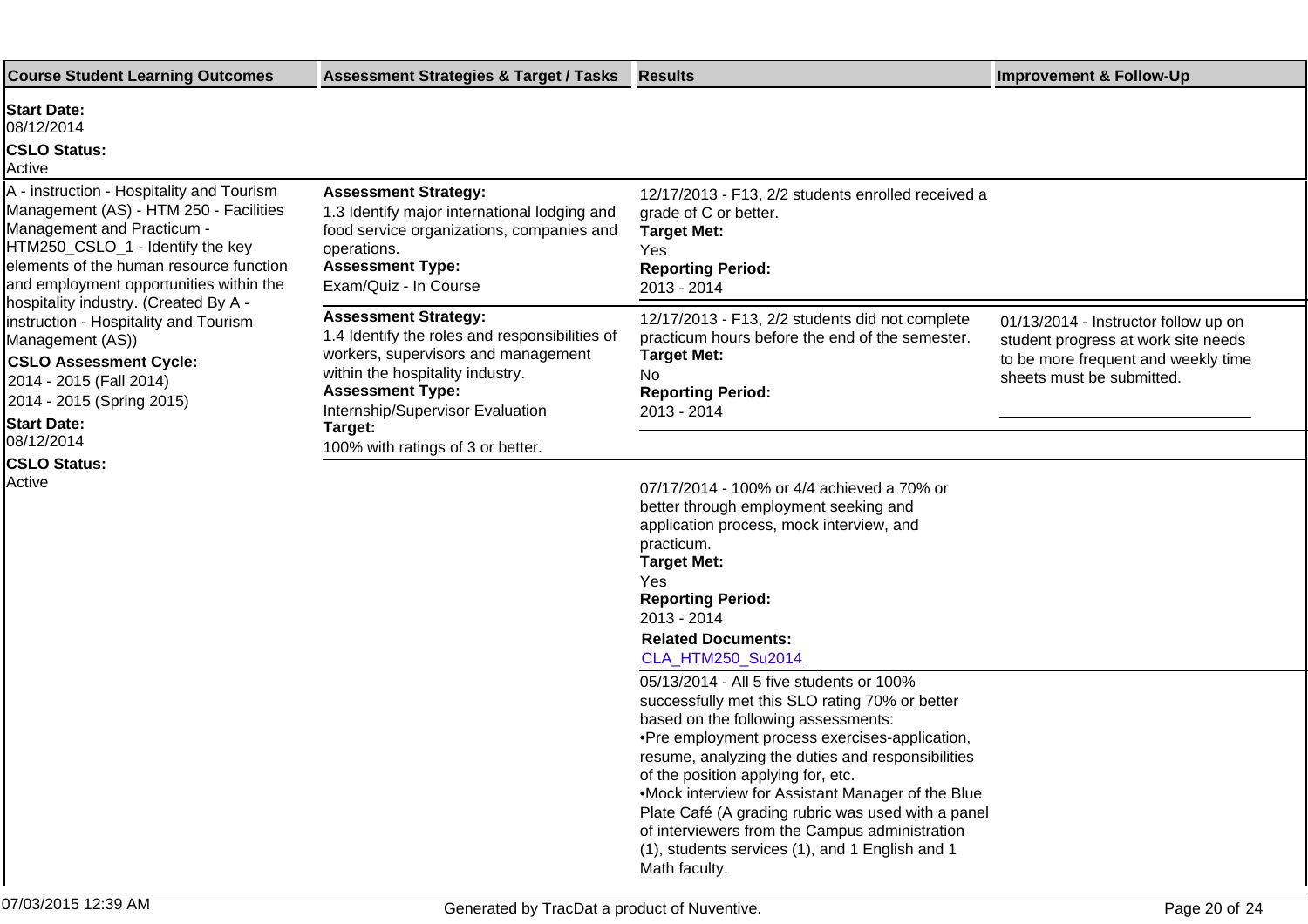| <b>Course Student Learning Outcomes</b>                                                                                                                                                                                                                                                                                                                                                                                                                                                         | <b>Assessment Strategies &amp; Target / Tasks</b>                                                                                                                                                                                                          | <b>Results</b>                                                                                                                                                                                                                                                                                                                                                                                                                                                         | <b>Improvement &amp; Follow-Up</b> |
|-------------------------------------------------------------------------------------------------------------------------------------------------------------------------------------------------------------------------------------------------------------------------------------------------------------------------------------------------------------------------------------------------------------------------------------------------------------------------------------------------|------------------------------------------------------------------------------------------------------------------------------------------------------------------------------------------------------------------------------------------------------------|------------------------------------------------------------------------------------------------------------------------------------------------------------------------------------------------------------------------------------------------------------------------------------------------------------------------------------------------------------------------------------------------------------------------------------------------------------------------|------------------------------------|
|                                                                                                                                                                                                                                                                                                                                                                                                                                                                                                 |                                                                                                                                                                                                                                                            | • Writing exercise summarizing their experiences<br>throughout the program.<br><b>Target Met:</b><br>Yes<br><b>Reporting Period:</b><br>2013 - 2014<br><b>Related Documents:</b><br>CLA_HTM250_Sp2014                                                                                                                                                                                                                                                                  |                                    |
| A - instruction - Hospitality and Tourism<br>Management (AS) - HTM 250 - Facilities<br>Management and Practicum -<br>HTM250_CSLO_2 - Identify the<br>interdependent components of the modern<br>food service and lodging setting. (Created By Project-Individual<br>A - instruction - Hospitality and Tourism<br>Management (AS))<br><b>CSLO Assessment Cycle:</b><br>2014 - 2015 (Fall 2014)<br>2014 - 2015 (Spring 2015)<br><b>Start Date:</b><br>08/12/2014<br><b>CSLO Status:</b><br>Active | <b>Assessment Strategy:</b><br>2.1 Identify the key interrelated and<br>interdependent food service and lodging job<br>functions<br><b>Assessment Type:</b>                                                                                                | 07/17/2014 - 100% or 4/4 achieved 70% or better<br>based on practicum evaluation results and their<br>respective work-sites.<br><b>Target Met:</b><br>Yes<br><b>Reporting Period:</b><br>2013 - 2014                                                                                                                                                                                                                                                                   |                                    |
|                                                                                                                                                                                                                                                                                                                                                                                                                                                                                                 | <b>Assessment Strategy:</b><br>2.2 Explain how the overall hospitality<br>service mix is an interrelated and<br>interdependent series of elements leading to<br>the total quality hospitality experience.<br><b>Assessment Type:</b><br>Project-Individual | 12/17/2013 - F13, 2/2 students received a grade of<br>C or better.<br><b>Target Met:</b><br>Yes<br><b>Reporting Period:</b><br>2013 - 2014<br><b>Related Documents:</b><br>CLA_HTM250_Sp2014                                                                                                                                                                                                                                                                           |                                    |
|                                                                                                                                                                                                                                                                                                                                                                                                                                                                                                 |                                                                                                                                                                                                                                                            | 05/13/2014 - All 5 five students or 100%<br>successfully met this SLO rating 80% or better<br>based on the following assessments:<br>• Assistant Manager in operation of the Blue Plate<br>Café both front and back of the house; Evaluations<br>from instructors of two courses involved in BPC<br>operations, HTM165 & HTM220.<br>· Supervisors' evaluations of practicum hours at<br>hotel/lodging facilities: Seven Star Inn, Cliff<br>Rainbow Hotel, and Yvonne's |                                    |
|                                                                                                                                                                                                                                                                                                                                                                                                                                                                                                 |                                                                                                                                                                                                                                                            | <b>Target Met:</b><br>Yes<br><b>Reporting Period:</b>                                                                                                                                                                                                                                                                                                                                                                                                                  |                                    |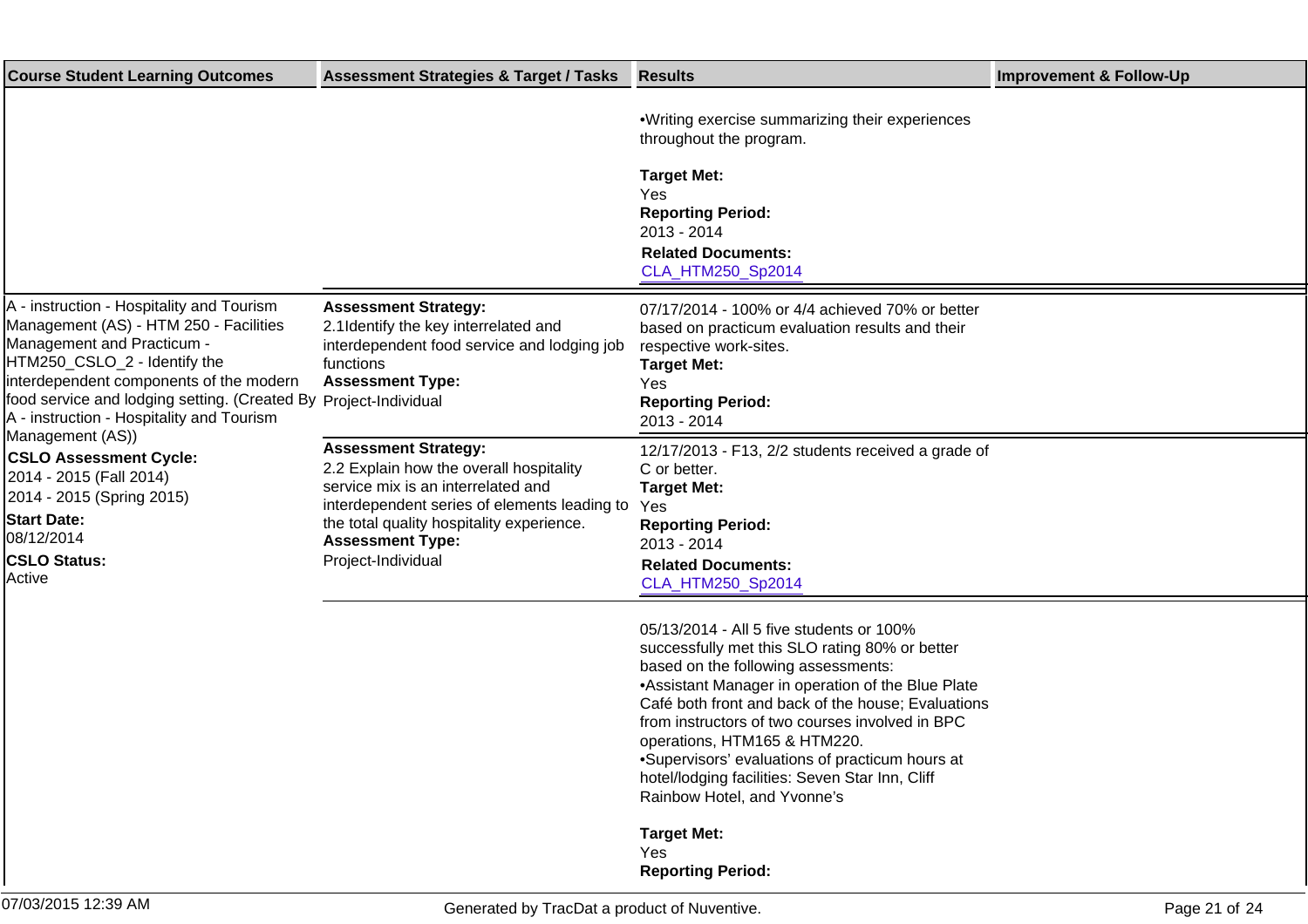| <b>Course Student Learning Outcomes</b>                                                                                                                                                                                                                                                                                                                                                                                     | <b>Assessment Strategies &amp; Target / Tasks</b>                                                                                                                                                                                                  | <b>Results</b>                                                                                                                                                                                                                                                                                                                                                                                                                                                                                                                                                                                                                                                                                                                                                                                                                  | <b>Improvement &amp; Follow-Up</b> |
|-----------------------------------------------------------------------------------------------------------------------------------------------------------------------------------------------------------------------------------------------------------------------------------------------------------------------------------------------------------------------------------------------------------------------------|----------------------------------------------------------------------------------------------------------------------------------------------------------------------------------------------------------------------------------------------------|---------------------------------------------------------------------------------------------------------------------------------------------------------------------------------------------------------------------------------------------------------------------------------------------------------------------------------------------------------------------------------------------------------------------------------------------------------------------------------------------------------------------------------------------------------------------------------------------------------------------------------------------------------------------------------------------------------------------------------------------------------------------------------------------------------------------------------|------------------------------------|
|                                                                                                                                                                                                                                                                                                                                                                                                                             |                                                                                                                                                                                                                                                    | 2013 - 2014<br><b>Related Documents:</b><br>CLA_HTM250_Sp2014                                                                                                                                                                                                                                                                                                                                                                                                                                                                                                                                                                                                                                                                                                                                                                   |                                    |
| A - instruction - Hospitality and Tourism<br>Management (AS) - HTM 250 - Facilities<br>Management and Practicum -<br>HTM250_CSLO_3 - Identify professional<br>work place habits. (Created By A -<br>instruction - Hospitality and Tourism<br>Management (AS))<br><b>CSLO Assessment Cycle:</b><br>2014 - 2015 (Fall 2014)<br>2014 - 2015 (Spring 2015)<br><b>Start Date:</b><br>08/12/2014<br><b>CSLO Status:</b><br>Active |                                                                                                                                                                                                                                                    | 05/13/2014 - All 5 five students or 100%<br>successfully met this SLO rating 80% or better<br>based on students' practicum performance and<br>the following assessments:<br>• 50 practicum hours as assistant manager in the<br>operation of the Blue Plate Café both front and<br>back of the house; Evaluations from instructors of<br>two courses involved in BPC operations, HTM165<br>& HTM220.<br>• Supervisors' evaluations at hotel/lodging facilities<br>(50 practicum hours): Seven Star Inn, Cliff<br>Rainbow Hotel, and Yvonne's<br>• Supervisors' evaluations at travel/tourism firms<br>(50 practicum hours): Village Travel Services,<br>Pohnpei Visitor's Bureau, and United Airlines<br><b>Target Met:</b><br>Yes<br><b>Reporting Period:</b><br>2013 - 2014<br><b>Related Documents:</b><br>CLA_HTM250_Sp2014 |                                    |
| B - instruction - Accounting (3rd Year) - AC<br>131 - Accounting I - -- please delete -- - --<br>please delete -- (Created By B - instruction -<br>Accounting (3rd Year))<br><b>CSLO Assessment Cycle:</b><br>2013 - 2014 (Fall 2013)<br><b>Start Date:</b><br>03/05/2013<br><b>Inactive Date:</b><br>12/19/2013<br><b>CSLO Status:</b><br>Inactive                                                                         | <b>Assessment Strategy:</b><br>Pretest questions will be embedded as post-<br>test in the final exam.<br><b>Assessment Type:</b><br>Exam/Quiz - Pre-Post<br>Target:<br>At least 60% of students who will take the<br>post-test will pass this SLO. | 03/13/2014 - trial<br><b>Target Met:</b><br>Yes<br><b>Reporting Period:</b><br>2013 - 2014<br>03/13/2014 - zzzzz<br><b>Target Met:</b><br>No.<br><b>Reporting Period:</b><br>2013 - 2014<br>03/13/2014 - An average of 10.2 out of 16 (or<br>63.75%) of students who took the post-test passed                                                                                                                                                                                                                                                                                                                                                                                                                                                                                                                                  |                                    |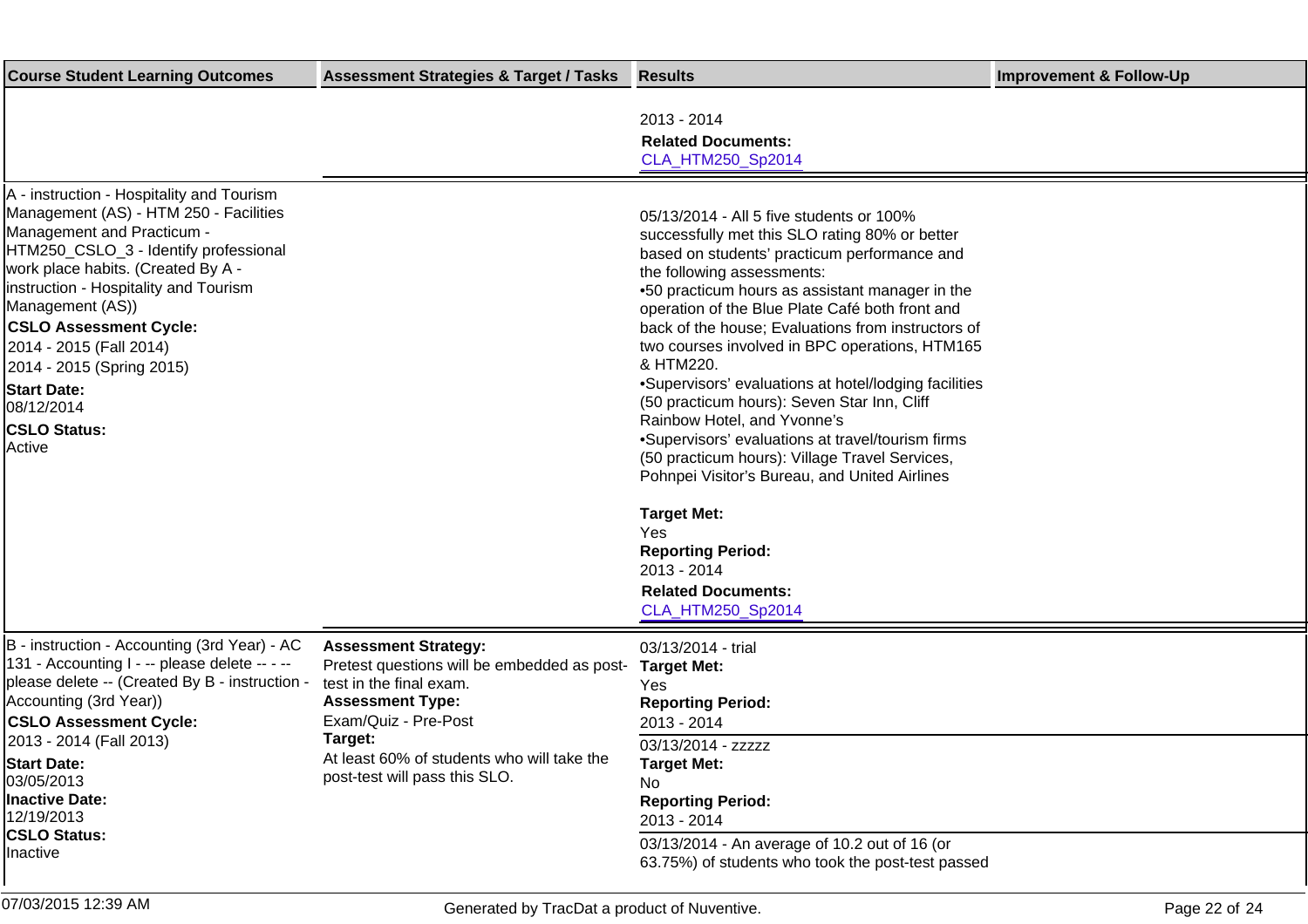| <b>Course Student Learning Outcomes</b>                                                                                                                                                                                                                                                                 | <b>Assessment Strategies &amp; Target / Tasks</b>                                                                                | <b>Results</b>                                                                                                                                                                          | <b>Improvement &amp; Follow-Up</b> |
|---------------------------------------------------------------------------------------------------------------------------------------------------------------------------------------------------------------------------------------------------------------------------------------------------------|----------------------------------------------------------------------------------------------------------------------------------|-----------------------------------------------------------------------------------------------------------------------------------------------------------------------------------------|------------------------------------|
|                                                                                                                                                                                                                                                                                                         |                                                                                                                                  | this SLO.<br><b>Target Met:</b><br>No<br><b>Reporting Period:</b><br>2013 - 2014                                                                                                        |                                    |
|                                                                                                                                                                                                                                                                                                         |                                                                                                                                  | 12/19/2013 - An average of 10.2 out of 16 (or<br>63.75%) of students who took the post-test passed<br>this SLO.<br><b>Target Met:</b><br>Yes<br><b>Reporting Period:</b><br>2013 - 2014 |                                    |
|                                                                                                                                                                                                                                                                                                         |                                                                                                                                  | 12/19/2013 - An average of 10.2 out of 16 (or<br>63.75%) of students who took the post-test passed<br>this SLO.<br><b>Target Met:</b><br>No<br><b>Reporting Period:</b><br>2013 - 2014  |                                    |
|                                                                                                                                                                                                                                                                                                         |                                                                                                                                  | 03/19/2013 - An average of 10.2 out of 16 (or<br>63.75%) of students who took the post-test passed<br>this SLO.<br><b>Target Met:</b><br>No<br><b>Reporting Period:</b><br>2013 - 2014  |                                    |
|                                                                                                                                                                                                                                                                                                         |                                                                                                                                  |                                                                                                                                                                                         |                                    |
| B - instruction - Accounting (3rd Year) - AC<br>131 - Accounting I - -- please delete this --<br>please delete this -- (Created By B -<br>instruction - Accounting (3rd Year))<br><b>CSLO Assessment Cycle:</b><br>2013 - 2014 (Fall 2013)<br><b>Start Date:</b><br>08/05/2013<br><b>Inactive Date:</b> | <b>Assessment Strategy:</b><br>Pretest questions will be embedded as post-<br>test in the final exam.<br><b>Assessment Type:</b> | 03/13/2014 - xxxx<br><b>Target Met:</b><br>No<br><b>Reporting Period:</b><br>2013 - 2014                                                                                                |                                    |
|                                                                                                                                                                                                                                                                                                         | Exam/Quiz - Pre-Post<br>Target:<br>At least 70% of students who will take the<br>post-test will pass this SLO.                   |                                                                                                                                                                                         |                                    |
| 12/19/2013<br><b>CSLO Status:</b><br>Inactive                                                                                                                                                                                                                                                           |                                                                                                                                  | 12/19/2013 - An average of 10 out of 16 (or<br>62.5%) of students who took the post-test passed<br>this SLO.                                                                            |                                    |